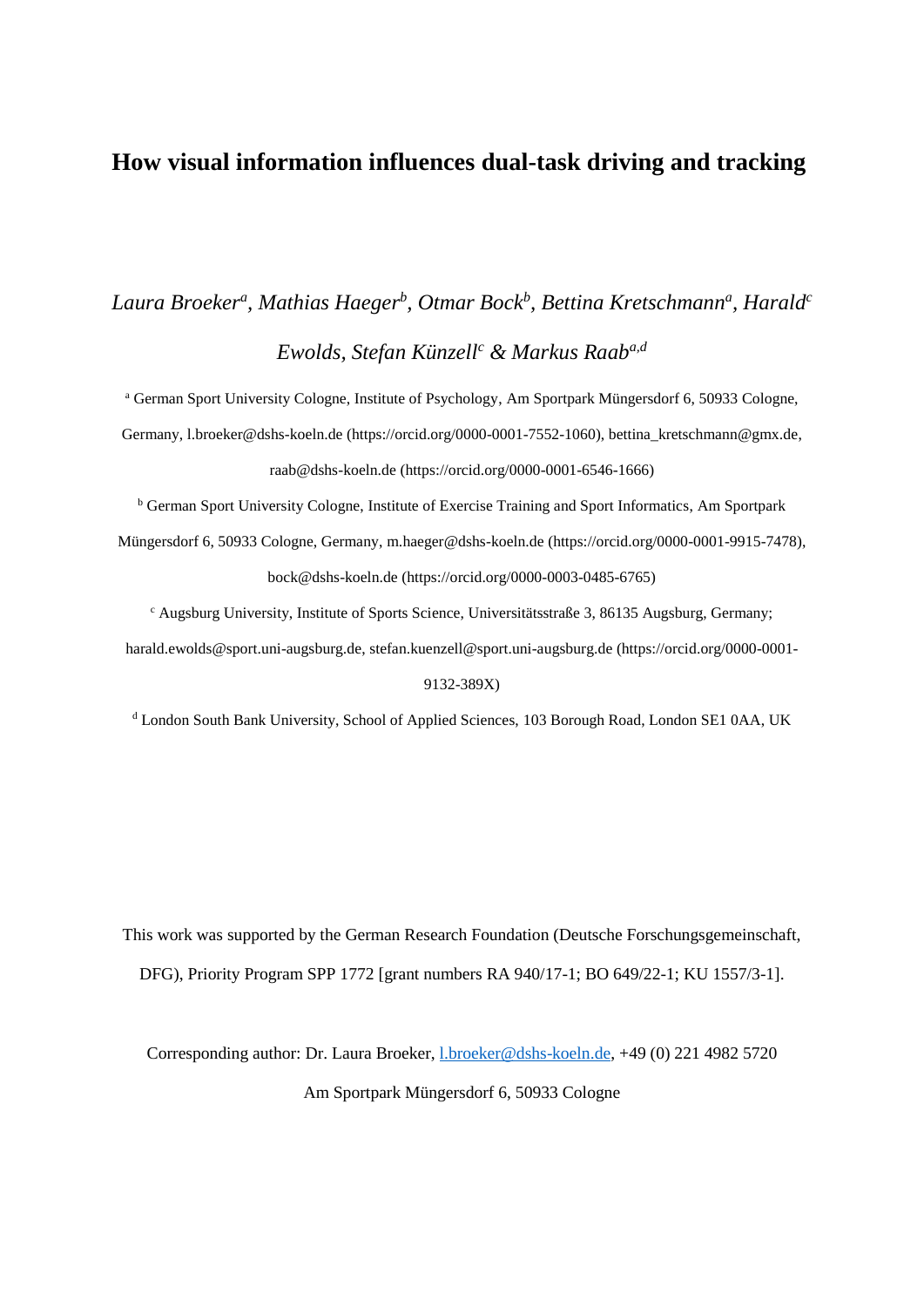#### **Abstract**

The study examined the impact of visual predictability on dual-task performance in driving and tracking tasks. Participants ( $N = 27$ ) performed a simulated driving task and a pursuit tracking task. In either task, visual predictability was manipulated by systematically varying the amount of advance visual information: In the driving task, participants drove at night with low beam, at night with high beam, or in daylight; in the tracking task, participants saw a white line that specified the future target trajectory for 200, 400 or 800 ms. Concurrently with driving or tracking, participants performed an auditory task. They had to discriminate between two sounds and press a pedal upon hearing the higher sound. Results show that in general visual predictability benefited driving and tracking; however dualtask driving performance was best with highest visual predictability (daylight), dual-task tracking performance was best with medium visual predictability (400 ms). Braking/reaction times were higher in dual tasks compared to single tasks but were unaffected by visual predictability, showing that its beneficial effects did not transfer to the auditory task. In both tasks, manual accuracy decreased around the moment the foot pressed the pedal, indicating interference between tasks. We therefore conclude that despite a general beneficial impact of predictability, the integration of visual information seems to be rather task-specific, and that interference between driving and audiomotor tasks, and tracking and audiomotor tasks, seems is comparable.

**Keywords**: dual task; predictability; driving simulation; manual tracking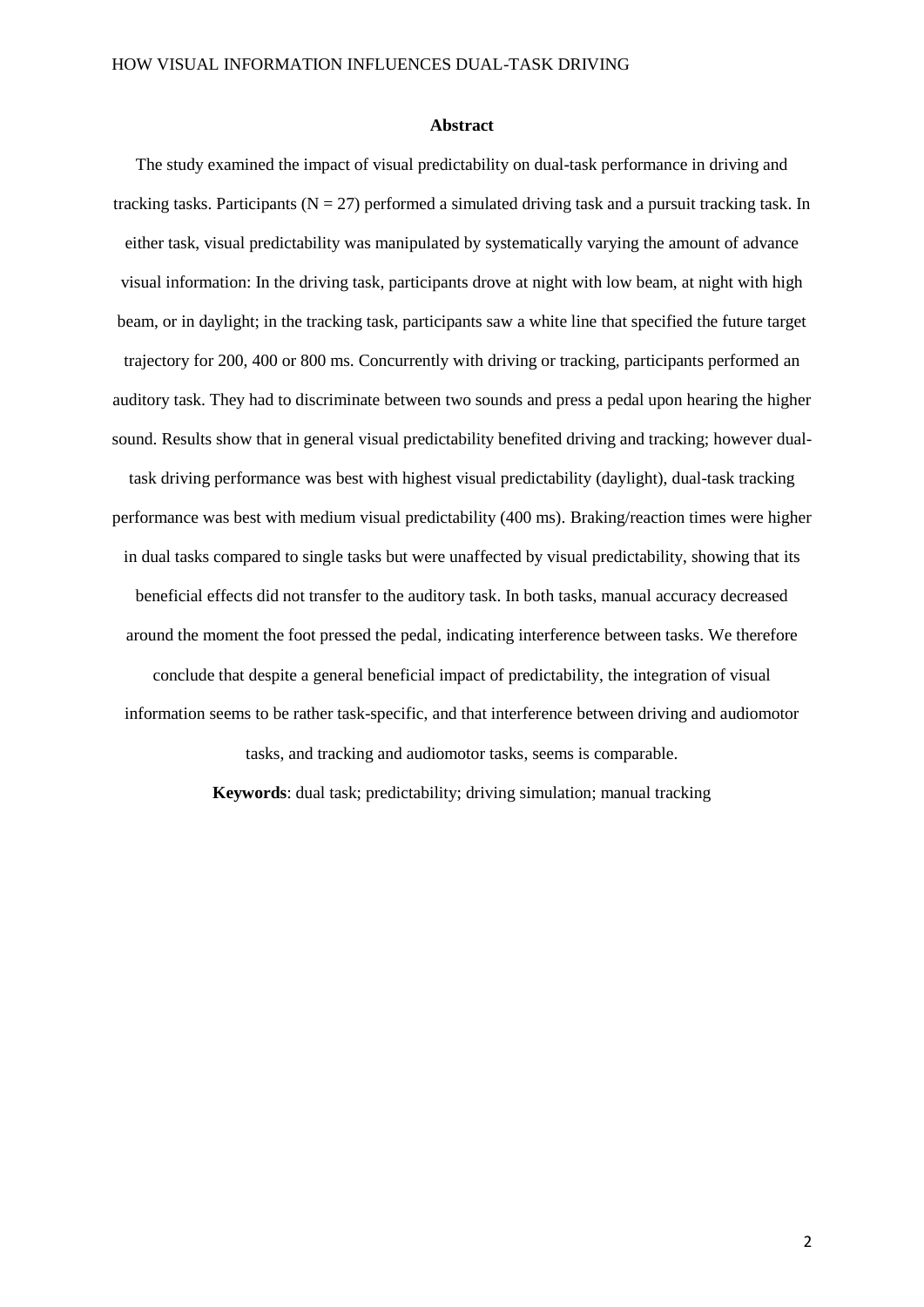#### **The impact of predictability in driving simulations**

It is a matter of common knowledge that car driving requires the handling of multiple tasks at the same time, like lane and distance keeping while watching for other road users and cockpit gauges. On top of that, we perform additional tasks unrelated to the main driving activity: talking to the co-driver or illegally using the cell phone are just two examples. The negative consequences resulting from such multitasking are well documented (Strayer & Drews, 2007). Costs occurring from distraction while driving can be longer reaction times in braking, impaired lateral steering control and, related to this, more crashes with other cars or objects (Caird, Johnston, Willness, Asbridge, & Steel, 2014; Consiglio, Driscoll, Witte, & Berg, 2003; Drews, Yazdani, Godfrey, & Cooper, 2013; for classic dualtask costs see Pashler & Johnston, 1998).

These costs may differ depending on various external conditions like traffic density or reduced visibility of the road (Mueller & Trick, 2012; Trick, Toxopeus, & Wilson, 2010), and external conditions themselves may have a different impact depending on their degree of predictability, e.g. higher density in traffic involving more unpredictable breaks of cars out in front, and darker environments involving less predictability in routing. This impact was tested by Lundqvist and colleagues (1997) who compared driving performance for high (good sight; straight roads; preceding car with slightly varying speed) and low predictability (sudden braking of preceding car, sudden appearance of parked car behind a curve; unexpected visual stimuli appearing in field of view) in patients with brain lesions and healthy controls. Both groups were interrupted three times by a distracting listening span task, mimicking phone calls while driving. In the predictable condition, there were no differences between groups for safety margins (time and space to preceding car), so patients drove as well as controls. In the unpredictable condition, patients showed longer reaction times, had an increased need for safety margins, and difficulties in allocating resources to a secondary task as indicated by fewer words recalled from the listening span task. However, the study did not test participants in single-task conditions, which makes it difficult to determine the extent of dual-task costs and also to evaluate the extent of the beneficial impact of predictability on dual-task requirements. In the same vein, Mueller et al. (2010) demonstrated a beneficial impact of visual predictability in an expert-novice design, showing that novice drivers had higher hazard response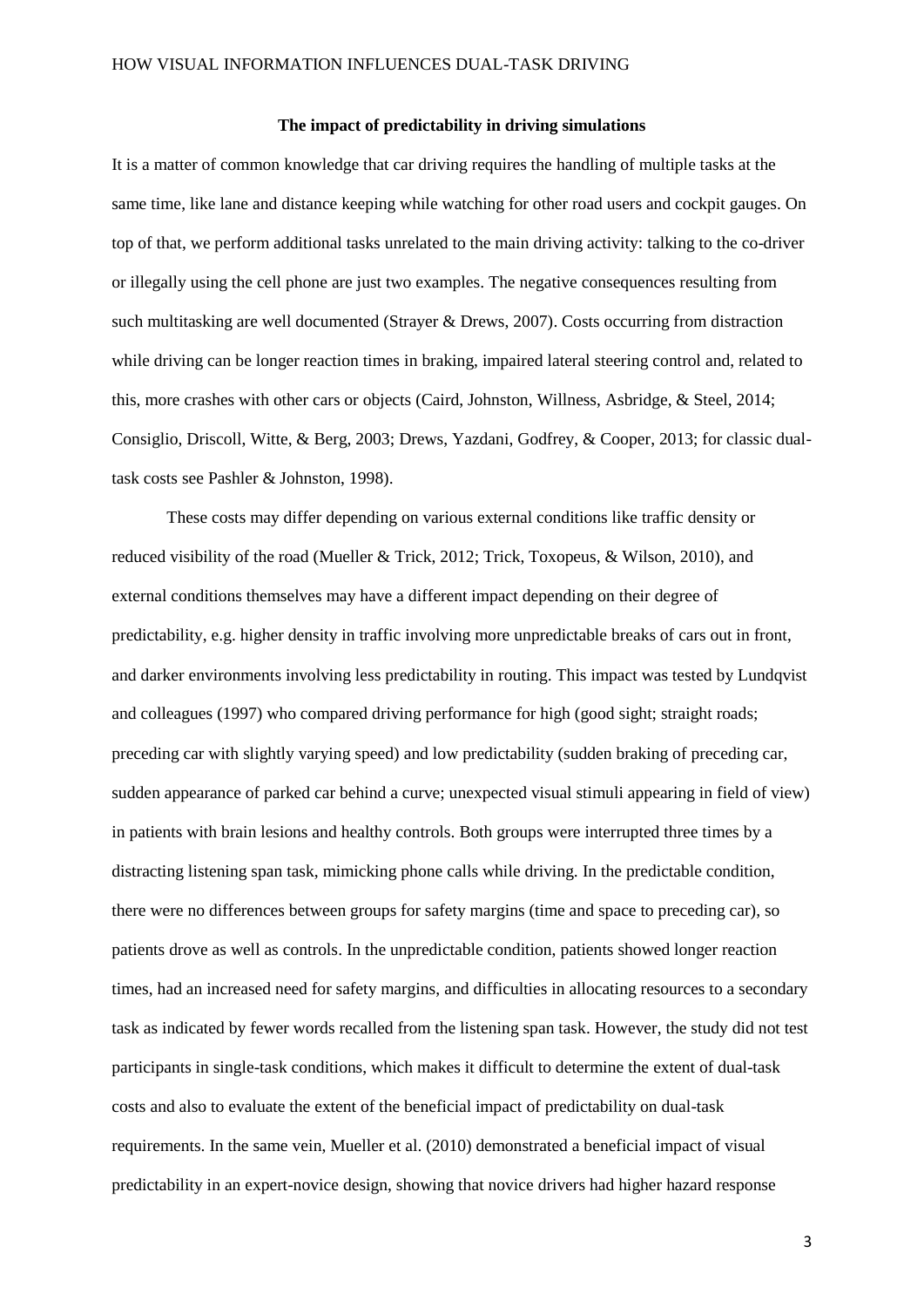times, greater steering variability, and were the only group to have collisions in a less predictable, foggy condition, but again single-task performance was not reported. As single-/dual-task differences are rarely considered in driving simulations (e.g. Konstantopoulos, Chapman, & Crundall, 2010; Plainis & Murray, 2002), it is hard to disentangle the differential impact of dual-task (task-hindering) vs. predictability (task-promoting) conditions, and to explain where the benefits come from. It has been argued that prediction is an omnipresent principle of human behaviour and that the beneficial effects of predictability in the environment are universal (Blakemore, Wolpert, & Frith, 2000; Broeker et al., 2017; Northoff, 2014), yet evidence for this claim comes from mostly basic tasks.

# **Beneficial impact of predictability from a classic dual-task perspective in basic motor tasks**

On a theoretical basis, predictability in dual tasks decreases the overall need for resources because predictable tasks require fewer attentional resources or bind resources, and are processed more efficiently (Hazeltine, Teague, & Ivry, 2002; Król & Król, 2017; Tombu & Jolicœur, 2003; Trick et al., 2010; Wickens, 2002). Because resource accounts suggest that multitasking costs occur due to competition for resources between concurrently performed tasks, resources made-available by predictability can be allocated to other tasks (Broeker et al., 2017). According to bottleneck theories (Pashler, 2000), the response-selection bottleneck represents a filter that requires rapid channel switching when two tasks compete for response selection (or execution, see Bratzke, Rolke, & Ulrich, 2009). Predictability can improve central channel allocation because it enables preparatory processes which shorten the time for channel switching (De Jong, 1995).

There is also empirical evidence for the impact of predictability in fairly basic continuous tasks. For instance, de Oliveira et al. (2014) showed that healthy participants' performance on a steering task improved the longer a visible path ahead of the cursor; in participants with developmental coordination disorder (DCD) steering performance was best described by a U-curved function with best performance in a 400 ms path condition. In the same vein, Broeker and colleagues (n.d.) showed that participants receiving similar advance visual information in a dual-task tracking paradigm, improved motor control despite the occurrence of distracting auditory sounds. It was noteworthy, that when they provided participants with 200, 400, 600, 800 ms of information ahead, best performance (fewer tracking and response errors, plus faster response times) was achieved with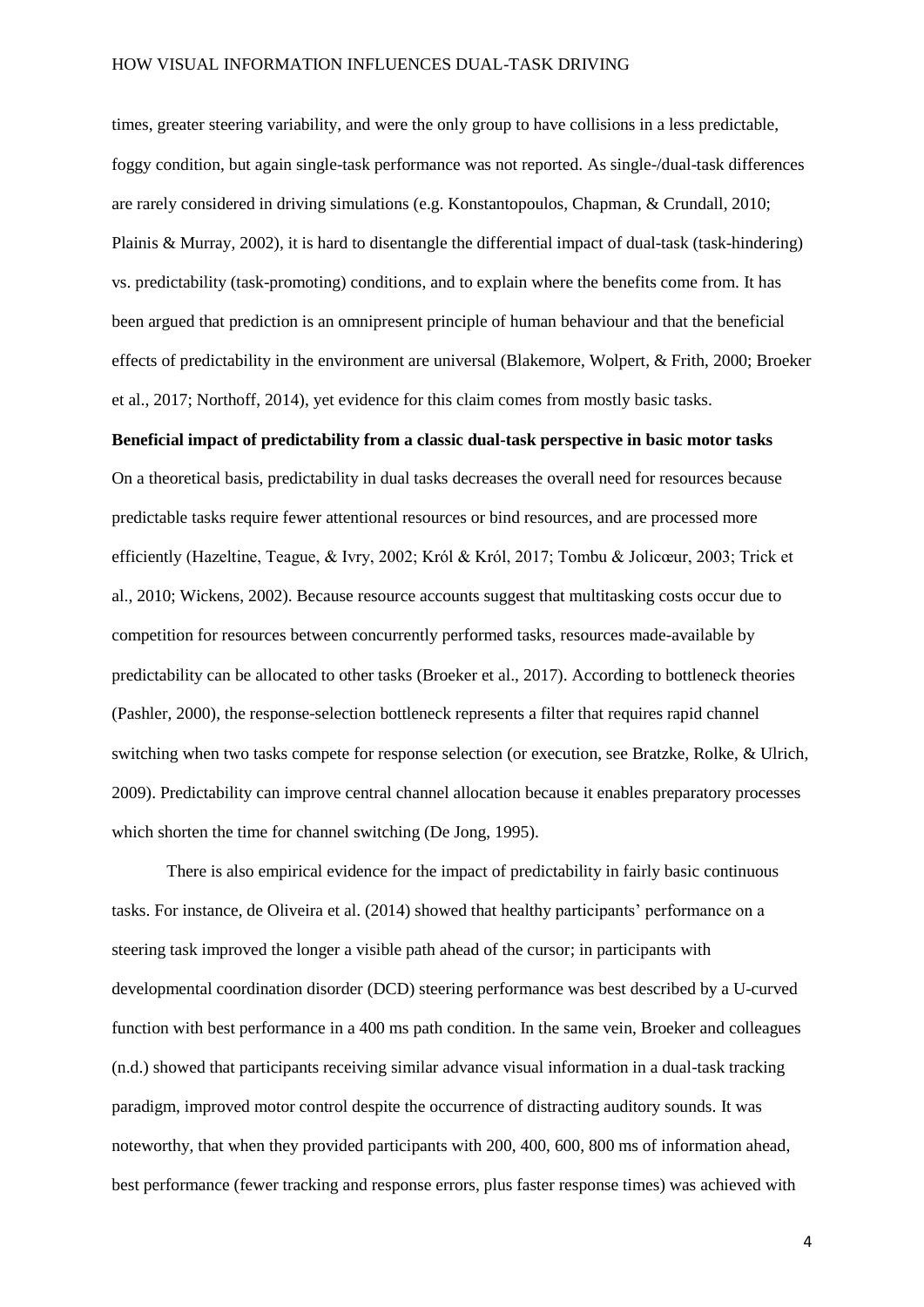400 ms, so more information did not necessarily improve performance. Beyond that, they showed that manual control in tracking was disturbed (as indicated by increased tracking velocity) in the moment participants replied to sounds by pedal press, indicating some kind of motoric dual-task costs. These costs were however also lowest for 400 ms predictability.

To sum up, predictability has been shown to be beneficial in basic motor tasks and complex driving simulations, yet its contribution to interference reduction has only been demonstrated for simpler tasks and it is thus unclear whether predictability is a universally beneficial effect or rather task-specific operator. MacAdam (1981) and Strayer and Johnston (2001) stated that simulated driving tasks are comparable to tracking tasks and that driving can be labelled a pursuit tracking task, so principles of predictability in basic tasks should hold in more complex tasks, too. However, Wulf and Shea (2002) argued that principles derived from the learning of simple tasks cannot be transferred to the learning of complex tasks, so the debate affords further testing.

In this study we therefore applied a within-participants design, examining the influence of predictability on both basic (tracking) and complex (driving) tasks under dual- and single-task conditions. In the interest of testing this impact of predictability, we tried to match two computerized tasks as much as possible. Participants performed a simulated driving task with three predictability conditions: driving by night with low beam, driving by night with high beam and driving in daylight. In dual-task conditions, they additionally had to discriminate between low-pitched distractor and highpitched target sounds, and press a brake pedal upon hearing a target sound. In the basic motor task, participants performed a pursuit tracking task with 200, 400 or 800 ms predictability (as in Broeker et al., submitted) and for dual-task conditions performed the same auditory task as during driving. To compare predictability conditions in driving and tracking, we hypothesized low beam to be similar to 200 ms, high beam similar to 400, and daylight to 800 ms. Given that research with tracking tasks has shown that predictability was optimal for performance if it was 400 ms ahead, we would expect best dual-task performance in driving for high beam and 400 ms conditions. The underlying assumption is that "medium" visual predictability provides enough information for visuomotor control without the need for additional resources, because too much information require increased visual processing and additional load that hampers dual-task performance (Marois & Ivanoff, 2005).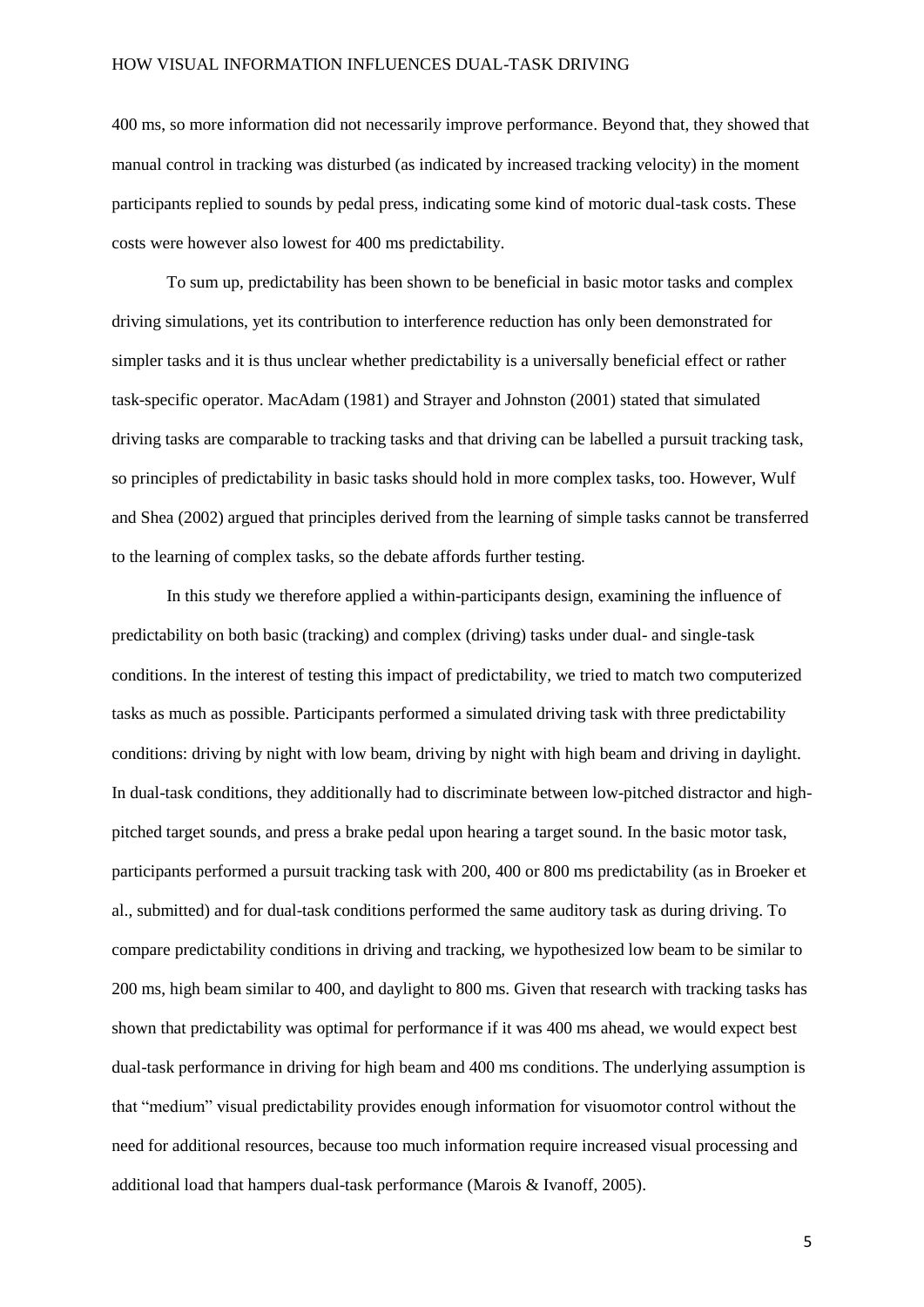#### **Method**

# **Participants**

A total of 33 participants was recruited via participant databank, mailing list and advertisement sheets on a university campus (sample size estimation G-Power 3.1.9.2., repeated measures ANOVA, within factors,  $f = .25$ ,  $\alpha = 0.05$ ,  $1-\beta = .90$ ,  $r = 0.5$ , 30 participants). Pre-defined inclusion criteria required normal or corrected-to-normal vision, normal hearing ability, a minimum age of 18 years, and no selfreported musculoskeletal or neurological disorders. Two participants were excluded prior to data analysis due to incomplete data sets. After data analysis, another four participants were excluded as outliers because their driving performance (SDLP, see below) exceeded more than 3.29 SDs from the sample mean. This resulted in a total sample size of 27 participants (17 male and 10 female; aged between 19 and 32 years,  $M = 24.52$  years,  $SD = 2.97$ ). Prior to the experiment, participants provided written informed consent and filled in a questionnaire asking for their dominant hand/foot, experience in using a joystick or driving simulator, driving licence, frequency of driving and multitasking behaviour during driving. After the experiment participants were debriefed and compensated for participation (20  $\epsilon$  or course credit and sweets). The study was approved by the local ethics committee and performed according to the 2008 Declaration of Helsinki.

# **Task and Display**

The experiment consisted of a tracking and a driving paradigm. Half of the participants started with the driving paradigm, the other half performed the tracking paradigm first. Both paradigms were performed as single tasks (ST), which was only tracking/driving and only reacting to auditory signals, and as dual tasks (DT), which was tracking/driving together with reacting to auditory signals.

#### **Driving Paradigm.**

**Setup.** Participants were seated in a commercially available driving simulator (Carnetsoft© BV, Groningen, NL), consisting of a computer (Windows 7, 64bit system, Nvidia GTX 770 graphic card), three 48" monitors (100 Hz each; total field of view =  $195^{\circ}$ ), a car seat, a steering wheel, pedals on a sloped pedestal (clutch on the left, brake in the middle and gas on the right) and a gear shift. Steering wheel, seat, pedals, and gear shift were positioned left from the center of the middle screen to mimic real-world car driving. A black curtain surrounded the monitors and the test room was dimly lit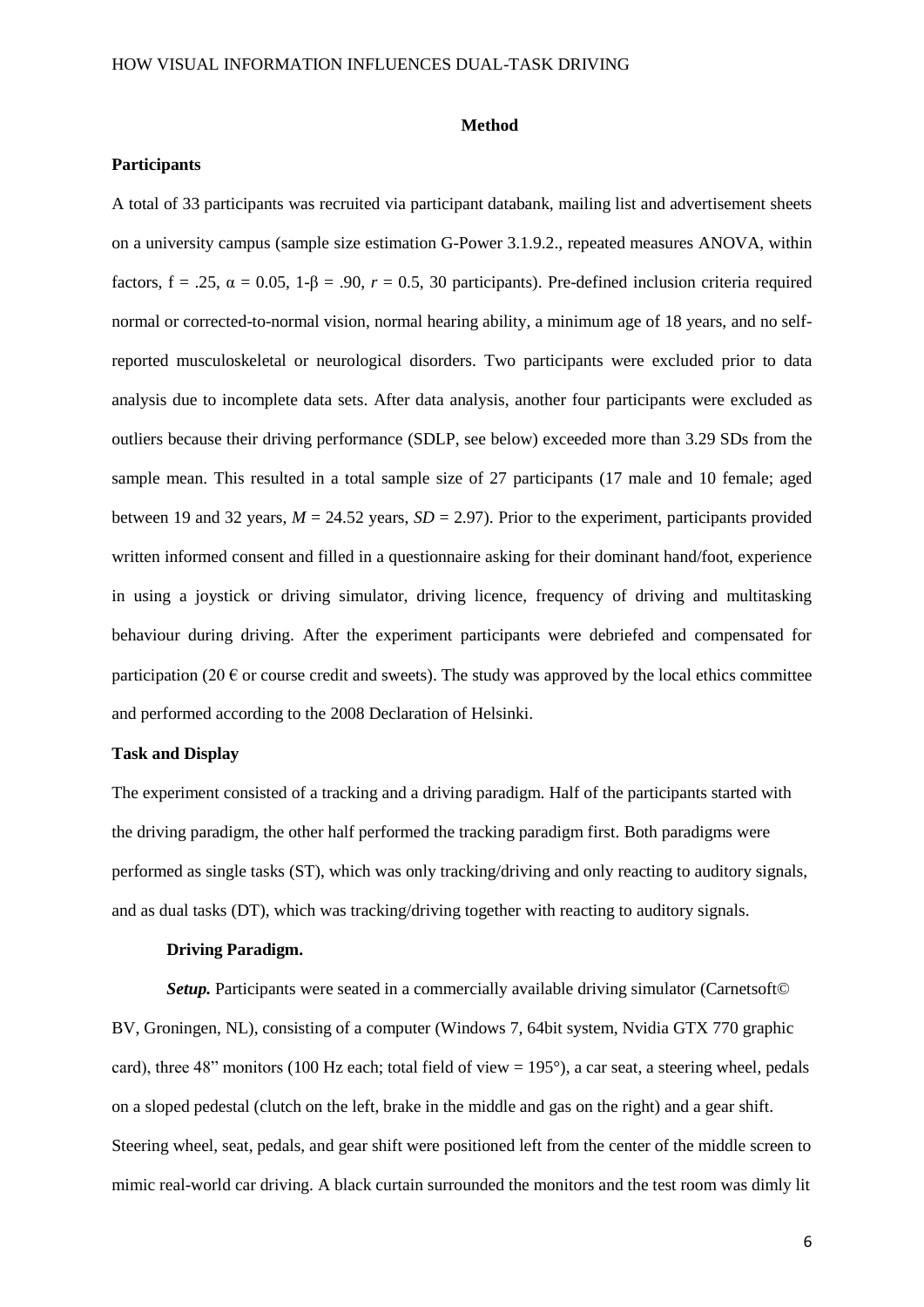to avoid potential distraction in the laboratory room. For reasons of comfort, the driver's seat and pedals were adapted individually. Participants wore headphones (Sennheiser HD 65TV). The experimenter sat in a separated area of the test room to supervise compliance with the task.

*Driving paradigm.* Participants were instructed to drive on a given route at a constant speed of 100 km/h and to only use the right foot for controlling gas and brake pedals (automatic transmission). Participants saw a curved street surrounded by landscape with trees, buildings and grassland and were instructed to keep the car centrally in the right lane. The route was a 9 km curved track without oncoming traffic.

*Manipulation of predictability*. Predictability was manipulated via different lights (see Figure 1). Low predictability was manipulated by a night condition with low beam headlights, medium predictability was manipulated by a night condition with high beam headlights, and high predictability was manipulated by a daylight condition.

# *Figure 1 here*

*Figure 1:* Predictability conditions in the driving task. Participants drove at night with lower beam, at night with high beam or at daylight conditions (from left to right).

*Audiomotor task.* Participants had to discriminate between two sounds of 75 ms duration each, a high-pitched target sound (1,086 Hz) and a low-pitched distractor sound (217 Hz). In total 9- 14 target sounds occurred approximately every 138 m along the route, randomly interspersed by distractor sounds. Participants were instructed to disregard distractor sounds but respond as quickly as possible to target sounds by releasing the gas pedal and pressing the brake pedal until speed decreased to 80 km/h. In single tasks, where participants only had to react to auditory signals, the simulator operated via autopilot and the speed automatically returned to 100 km/h when participants released the brake pedal. For dual tasks, participants had to accelerate back to 100 km/h themselves after braking.

*Procedure*. During the familiarization phase participants drove a three-minute, single-task test drive in daylight condition. They also familiarized themselves with the sounds for 30 seconds.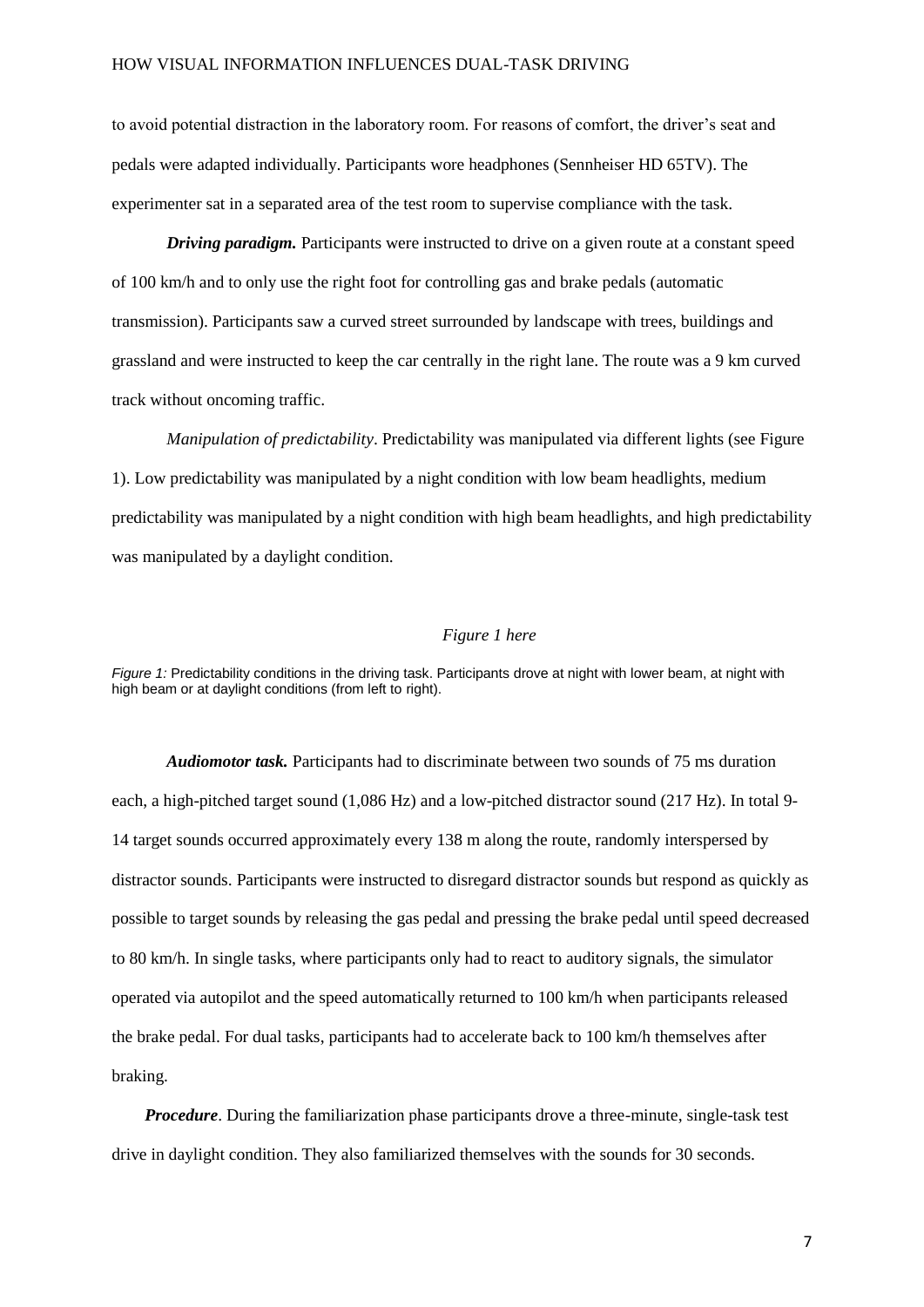The experimental phase of the driving paradigm took about 55 minutes. The 9 km route took about 7 minutes and participants performed it seven times in randomized order: Three ST driving routes ( $1 \times ST$  low beam,  $1 \times ST$  high beam,  $1 \times ST$  daylight); one ST audiomotor route while driving in autopilot mode, and three DT routes ( $1 \times DT$  low beam,  $1 \times DT$  high beam,  $1 \times DT$  daylight). To signalize the end of each route a stop sign occurred centrally on screen. Participants were instructed to follow the street, stay centrally in the right lane, to react to target sounds as fast as possible, and to put equal emphasis on both tasks for dual tasks.

*Data Analysis.* Driving performance was measured by the standard deviation of the lateral position of the car (SDLP, see Verster & Roth, 2011), i.e. from the centre of the right lane in meters. Thus, SDLP  $= 0$  m would indicate that the car keeps a constant distance to the median and to the curb, while high SDLP scores would indicate that the car swerves wildly between the median and the curb. We did not analyse SDLP for the whole track, but for pre-defined intervals which bore relation to target sounds. For every participant, four intervals were analysed: the interval *40 m before,* which started 40 m before a target sound occurred and ended at the moment of sound onset. The interval *40 m after* ranged from 0 – 40.99 m after sound onset, the interval *80 m after* ranged from 41 – 80.99 m after sound onset, and the interval *120 m after* ranged 81 – 120 m after sound onset. The SDLP presented are thus average SD across one interval per condition. Audiomotor performance was assessed as reaction time (RT), defined as the time between sound onset and brake onset.

Subjects were identified as outliers when SDLP in one or more intervals exceeded  $\pm$  3.29 SD. This criterion was based on Tabachnik and Fidell (2007) excluding the 0.1% most extreme cases of the data set. These outliers were likely indicators of bad data, resulting from misunderstood instructions, technical problems etc. SDLP was submitted to a  $3 \times 4 \times 2$  repeated-measures ANOVA with the factors Predictability (3 levels: low beam vs. high beam vs. daylight) and Interval (*40 m before* vs. *40 m after* vs. *80 m after* vs. *120 m after*) and Task Type (ST vs. DT). RTs were analysed by separate *t* tests comparing ST vs. DT<sub>low beam</sub>, ST vs. DT<sub>high beam</sub>, ST vs. DT<sub>daylight</sub> and a one-way ANOVA comparing the three predictability conditions. Dual-task costs were calculated by the formula  $D T cost = \frac{(RMSE_{ST} - RMSE_{DT})}{DMSE}$  $\frac{g_{ST}-g_{MSEDT}}{RMSE_{ST}} \times 100$  and will be displayed in percentage (Bock, 2008).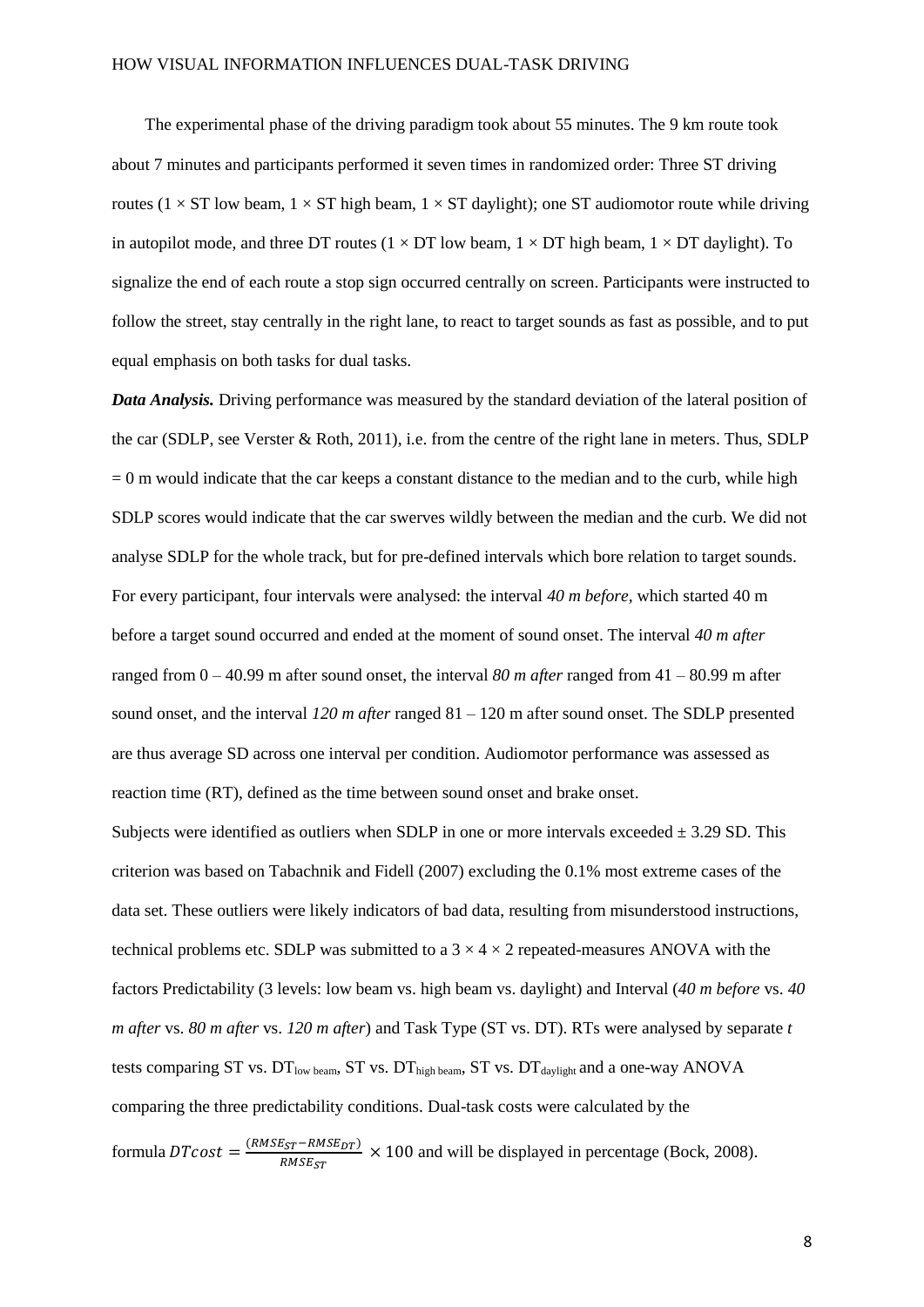# **Tracking Paradigm.**

*Setup.* Participants were seated in front of a 24" computer screen (144 Hz,  $1,920 \times 1,080$  pixel resolution) with a viewing distance of 60 cm. The tracking software ran on a Windows 10, 64-bit system with a GTX750 graphics card. The test room was dimly lit to increase colour intensity and contrast of the monitor. A joystick was positioned in front of the participant on the desk (16-bit Thrustmaster T16000M FCS), and a double-pedal was fixed on the floor centrally under the desk (double foot switch Scythe USB 2FS-2). Participants wore headphones (Sennheiser HD 65TV). The experimenter sat in a separated area of the test room to supervise compliance with the task.

*Visuomotor tracking task.* Participants performed a two-dimensional pursuit-tracking task with a joystick (adapted from Wulf & Schmidt, 1997). They controlled a white cursor cross to track a red target square, which was moving from left to right on a sinusoidal path with constant path speed of 10.5 cm/s. To prevent participants from moving the cursor straight to the right edge of the screen and cut trials short, the cursor cross moved with the same speed as the target on the *x* axis, and so participants could control the white cross by moving the joystick forward and backward only (with the self-reported dominant hand).

Each tracking path consisted of three different random segments from a total set of 41 segments. Each followed the formula (Künzell, Sießmeir, & Ewolds, 2016):

$$
b_0 + \sum_{i=1}^{6} a_i \sin(i \times x) + b_i \cos(i \times x)
$$

with  $a_i$  and  $b_i$  as randomly generated numbers (range of -5 to 5) and x as a real number (range of 0 to 2π). Trial lengths varied from 25.6 to 27.9 s depending on the curve's amplitude (cf. 27 s used in Raab, de Oliveira, Schorer, & Hegele, 2013), which approximate 269 cm to 293 cm.

*Manipulation of predictability.* Predictability was manipulated by visualizing parts of the tracking path ahead of the target. Participants saw a white line ahead of the target which varied between 200 ms (to account for visuomotor delay; e.g., Van Rullen & Thorpe, 2001), 400 ms, and 800 ms (see Figure 2), representing low, medium and high predictability respectively.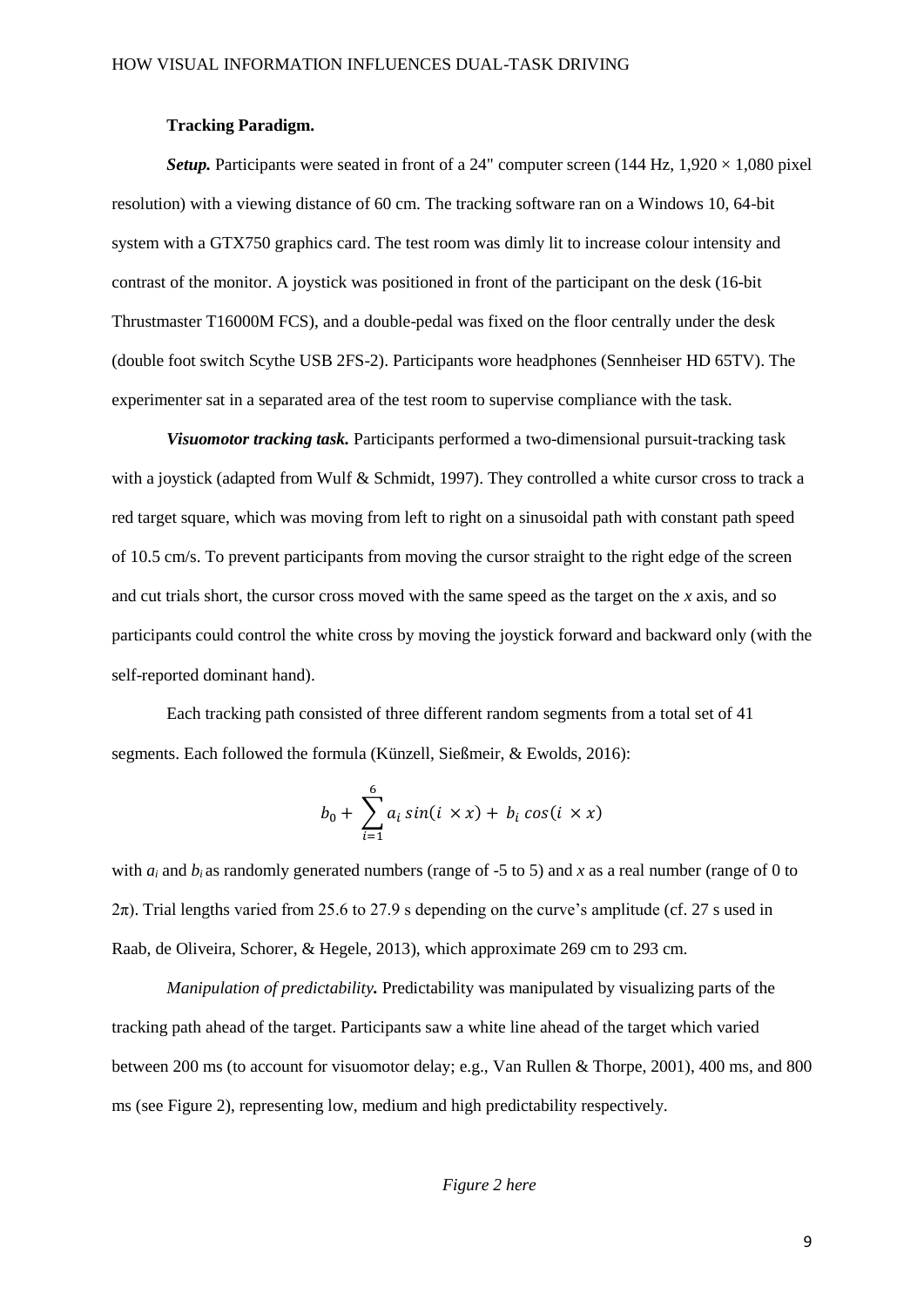*Figure 2:* Predictability in the pursuit tracking task. Participants saw a white line of either 200 ms, 400 ms or 800 ms ahead of the target (left, middle, right picture respectively).

*Audiomotor task.* The task was the same as in the driving paradigm. On each path, the minimum gap between two sounds was 1,001 ms (Bherer et al., 2005), while the first tone appeared no earlier than 500 ms after the start and no later than 500 ms before the end of the tracking path. The number of and distance between sounds were matched to the driving task (every 5-7 sec) to ensure comparable levels of difficulty. Valid responses were defined as given within 800 ms after target sound onset.

The audiomotor task in dual-task tracking, however, differed from the driving paradigm in two regards: giving gas was not required, so participants were instructed to only place their right foot on the right pedal and move it to the left to press down the left pedal as fast as possible after hearing the target sound. Second, the tracking cursor did not slow down when participants pressed the pedal, while the driving simulation slowed as a consequence of the braking action.

*Procedure.* To introduce participants to the tasks, they first performed a familiarization phase of two ST tracking trials, two ST audio trials and two DT trials, all of them with no predictability. Participants were asked to be as precise as possible when tracking the target square, to be as fast as possible when reacting to target sounds and to put equal emphasis on both tasks in DT conditions. A feedback window occurred each five trials providing participants with information about their tracking performance and reaction times (McDowd, 1986).

The experimental phase of the tracking part took about 35 minutes, and as in the driving paradigm participants performed seven blocks with different tracking paths: 30 ST tracking ( $10 \times ST$ ) tracking 200 ms,  $10 \times ST$  tracking 400 ms,  $10 \times ST$  tracking 800 ms); 10 ST audiomotor, 30 DT tracking (10  $\times$  DT tracking 200 ms, 10  $\times$  DT tracking 400 ms, 10  $\times$  DT tracking 800 ms). *Data Analysis*. Tracking performance was measured by the average root mean square error (RMSE; Wulf & Schmidt, 1997) and participants' velocities. Velocities were participants' speed changes on the vertical axis, and were examined in intervals around the occurrence of target sounds to analyse potential changes in tracking when using the pedal. Like in driving we created four velocity intervals,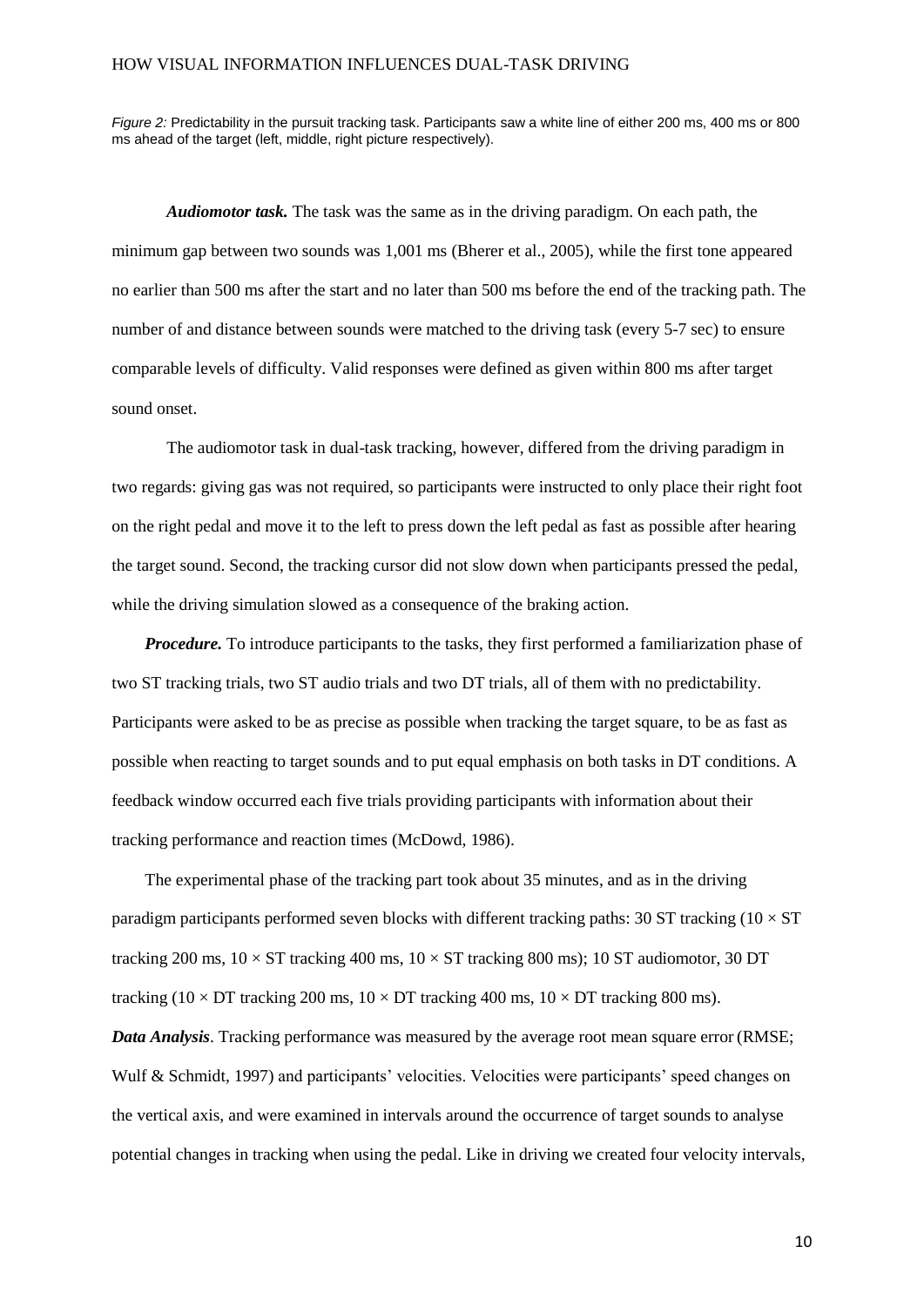translating the relation between the 9 km driving route vs. 280 cm tracking path, and meter vs. milliseconds: *200 ms before* sound onset until the moment of sound onset; *200 ms after*, which was 75–200 ms after sound onset (given audiomotor delay of 75 ms; Vu & Proctor, 2002); *400 ms after*, which was 200–400 ms after sound onset; and *600 ms after*, which was from 400–600 ms after sound onset. Audiomotor performance was measured by RT, which equivalently to braking responses was defined as the time between sound onset and pedal press onset.

Prior to the analyses, RMSE, velocities and RT were checked for outliers (+2 or more standard deviations for each factor). Single participants were excluded from the respective analysis part when four or more trials of a participant within a condition  $(= 40\%$  as participants completed 10 trials per condition) were considered as outliers. Therefore RMSE analysis consisted of data from all 27 participants, velocities from 24 participants and RT from 26 participants. We will use subscripts to denote conditions, e.g., we will use  $DT_{200}$  for dual-task conditions with 200 ms predictability.

RMSE was subject to a two-way repeated measures ANOVA with the factors predictability (200 ms vs. 400 ms vs. 800 ms) and task type (ST vs. DT). Velocities were subject to a  $3 \times 4$  repeatedmeasures ANOVA with the factors predictability (3 levels: 200 ms vs. 400 ms vs. 800 ms) and interval (*200 ms before* vs. *200 ms after* vs. *400 ms after* vs. *600 ms after*). RT was analysed via single *t*-tests comparing  $ST_{\text{audio}}$  *vs.*  $DT_{\text{200}}$ ,  $ST_{\text{audio}}$  *vs.*  $DT_{\text{400}}$ ,  $ST_{\text{audio}}$  *vs.*  $DT_{\text{800}}$ .

#### **Results**

In this study we aimed at examining the influence of predictability on dual- and single-task driving vs. tracking. As expected, we found that dual-task performance in driving and tracking was worse compared to single-task performance, but predictability mitigates this effect. While in driving highest predictability was most beneficial, tracking performance was optimal with medium predictability. We further show that patterns of interference between driving and audiomotor task, and tracking and the audiomotor task, was comparable when examining changes of behaviour in the interval where a secondary response was given.

#### **Driving Paradigm**.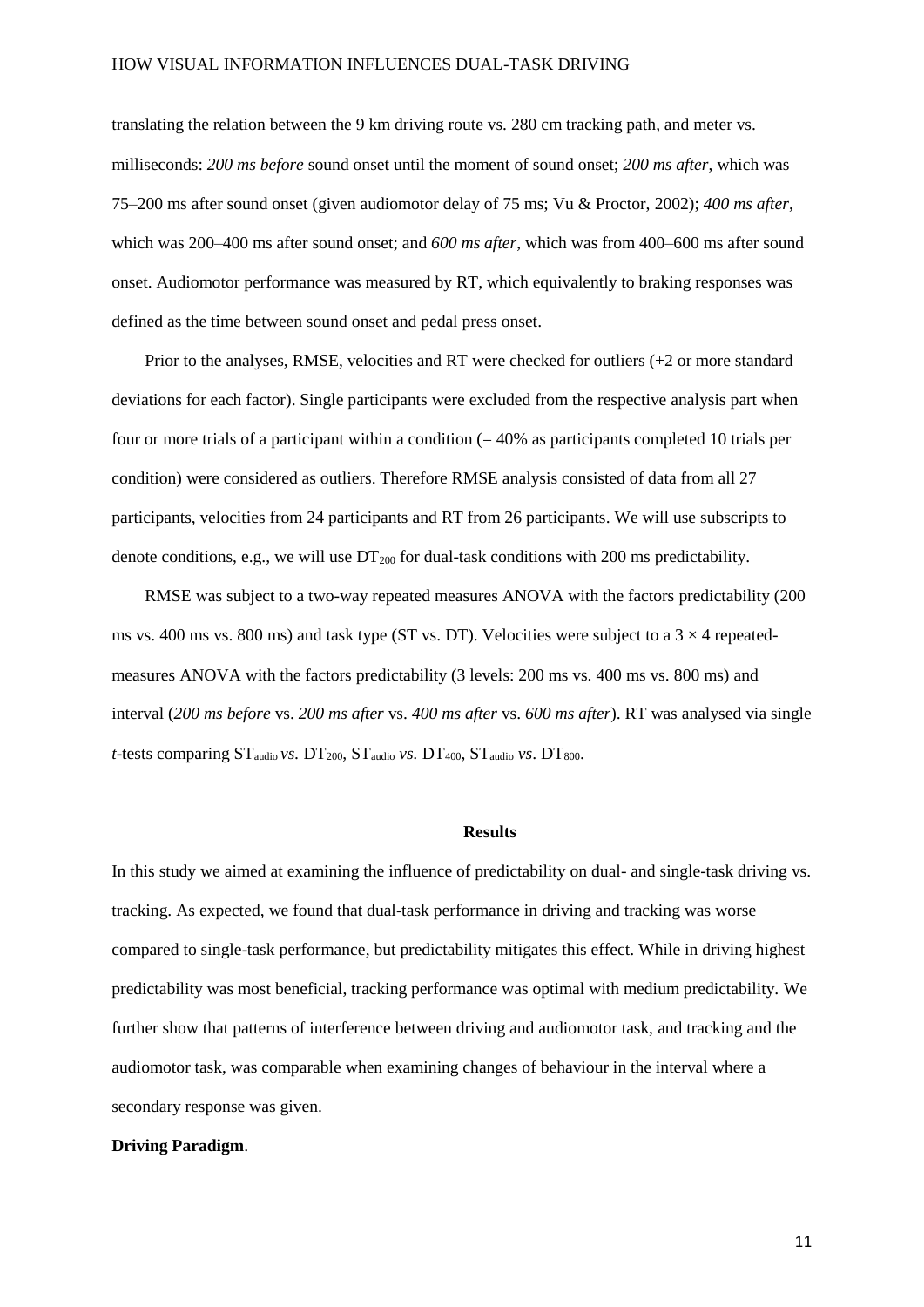**SDLP** across the whole route (including target and distractor sounds). There was a main effect of task type,  $F(1, 26) = 461.01$ ,  $p < .001$ ,  $p^2 = .947$ , because performance was better in single-task driving ( $>$  300% on average). There was also a main effect of predictability,  $F(2, 52) = 8.13$ ,  $p < .001$ ,  $\eta^2$  = .238, because across the whole route deviation from the middle of the right lane was lowest for daylight. Post hoc polynomial contrasts show that the relationship between SDLP and predictability was best described by a linear function,  $t(26) = 3.765$ ,  $p < .001$  (quadratic:  $t(26) = 1.444$ ,  $p = .155$ ). There was also a significant task type  $\times$  predictability interaction,  $F(2, 52) = 4.51$ ,  $p = .016$ ,  $p^2 = .148$ , showing that the positive impact of increasing predictability was more pronounced in dual-task driving (see Figure 3).

### *Figure 3 here*

*Figure 3:* Standard deviation of the lateral deviation in relation to *target* sounds for single- and dual-task driving. Errors bars show the standard error between participants. DT costs are displayed in percentage.

*SDLP in four intervals in relation to target sound occurrence***.** There was a significant main effect of predictability,  $F(2, 52) = 4.60$ ,  $p = .014$ ,  $p^2 = .150$ , because participants deviated least from the middle of the right lane for daylight, and there was a significant main effect of task type,  $F(1, 26) = 28.47$ , *p*  $\leq$ .001,  $n^2$  = .523, because lateral deviation was higher in dual tasks. There was also a significant main effect of interval  $F(3, 78) = 23.42$ ,  $p < .001$ ,  $\eta^2 = .474$ , because participants had highest deviations in the *third and fourth* interval after target sound onset (see Figure 3). Post Hoc comparisons show that the across predictability conditions, the second and third interval have the largest difference, however the third and fourth are not different from each other (Table 1). As expected, there was a significant task type  $\times$  interval interaction,  $F(3, 78) = 21.42$ ,  $p < .001$ ,  $\eta^2 = .452$ , showing that the deviation from second to third and fourth interval was more pronounced for dual tasks. There was neither a task type  $\times$  predictability interaction,  $F(2, 52) < 1$ ,  $p = .658$ ,  $\eta^2 = .016$ , nor an interval  $\times$  predictability interaction,  $F(6, 156) = 1.53$ ,  $p = .171$ ,  $p^2 = .056$ , nor a significant three-way interaction, task type  $\times$ interval  $\times$  predictability,  $F(6, 156) < 1, p = .822, n^2 = .018$ .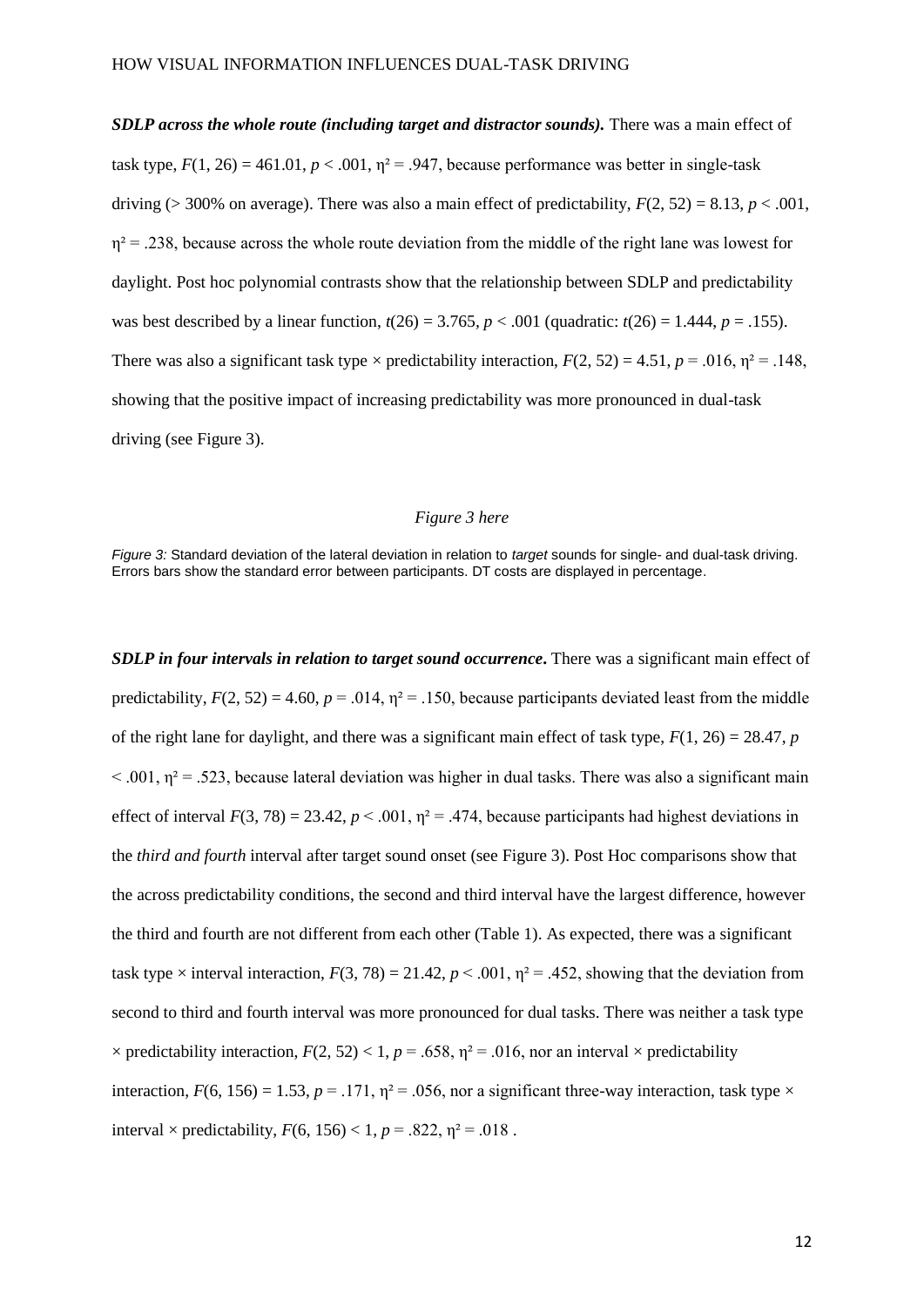#### *Figure 4 here*

*Figure 4*. SDLP in relation to target sounds. Black lines depict driving performance in dual tasks; grey lines in single tasks respectively. Panel a shows driving performance with low beam; Panel b shows driving performance with high beam; Panel c shows driving performance with daylight. Error bars show the standard error between participants. Dual-task costs, which was the difference between single- and dual-task performances, are displayed in percentage.

**95% CI of Mean** 

Table 1: *Post Hoc Comparisons for Interval across the three Predictability conditions in driving.*

|                          |             |                              | 95% CI of Mean<br><b>Difference</b> |              |       |          |                  |         |
|--------------------------|-------------|------------------------------|-------------------------------------|--------------|-------|----------|------------------|---------|
|                          |             | <b>Mean Difference Lower</b> |                                     | <b>Upper</b> | SЕ    | t        | Cohen's d p bonf |         |
| 120 m after $40$ m after |             | 0.013                        | 0.007                               | 0.020        | 0.002 | 5.767    | 1.110            | $-.001$ |
|                          | 40 m before | 0.008                        | 0.003                               | 0.013        | 0.002 | 4.554    | 0.876            | < .001  |
|                          | 80 m after  | 0.002                        | $-0.003$                            | 0.007        | 0.002 | 0.976    | 0.188            | 1.000   |
| 40 m after               | 40 m before | $-0.005$                     | $-0.009$                            | $-0.001$     | 0.001 | $-3.760$ | $-0.724$         | 0.005   |
|                          | 80 m after  | $-0.011$                     | $-0.016$                            | $-0.007$     | 0.002 | $-6.731$ | $-1.295$         | $-.001$ |
| 40 m before 80 m after   |             | $-0.006$                     | $-0.011$                            | $-0.002$     | 0.002 | $-3.976$ | $-0.765$         | 0.003   |

*Note.* Cohen's d does not correct for multiple comparisons.

*Note.* Bonferroni adjusted confidence intervals.

*RT*. Time between sound onset and brake onset. There was no significant main effect of predictability on braking reaction times,  $F(2, 52) < 1$ ,  $p = .509$ ,  $p^2 = .026$  (see Figure 5).

#### *Figure 5 here*

*Figure 5:* Reaction times in driving (braking times) for the different predictability conditions and for the autopilot single-task in milliseconds. DT costs are displayed in percentage.

#### **Tracking Paradigm.**

*RMSE across the whole tracking path.* There was a significant main effect of task type,  $F(1, 26) =$ 37.28,  $p < .001$ ,  $n^2 = .589$ , because participants performed worse in dual-task conditions. There was a significant main effect of predictability,  $F(2, 52) = 5.34$ ,  $p = .008$ ,  $n^2 = .170$ , because performance was best in medium predictability (400 ms). Post hoc polynomial contrasts show that the relationship between RMSE and predictability was best described by a quadratic function,  $t(25) = 2.815$ ,  $p = .007$ (linear: *t*(25) = 1.658, *p* = .103). There was also a significant interaction,  $F(2, 52) = 3.46$ ,  $p = .039$ ,  $\eta^2$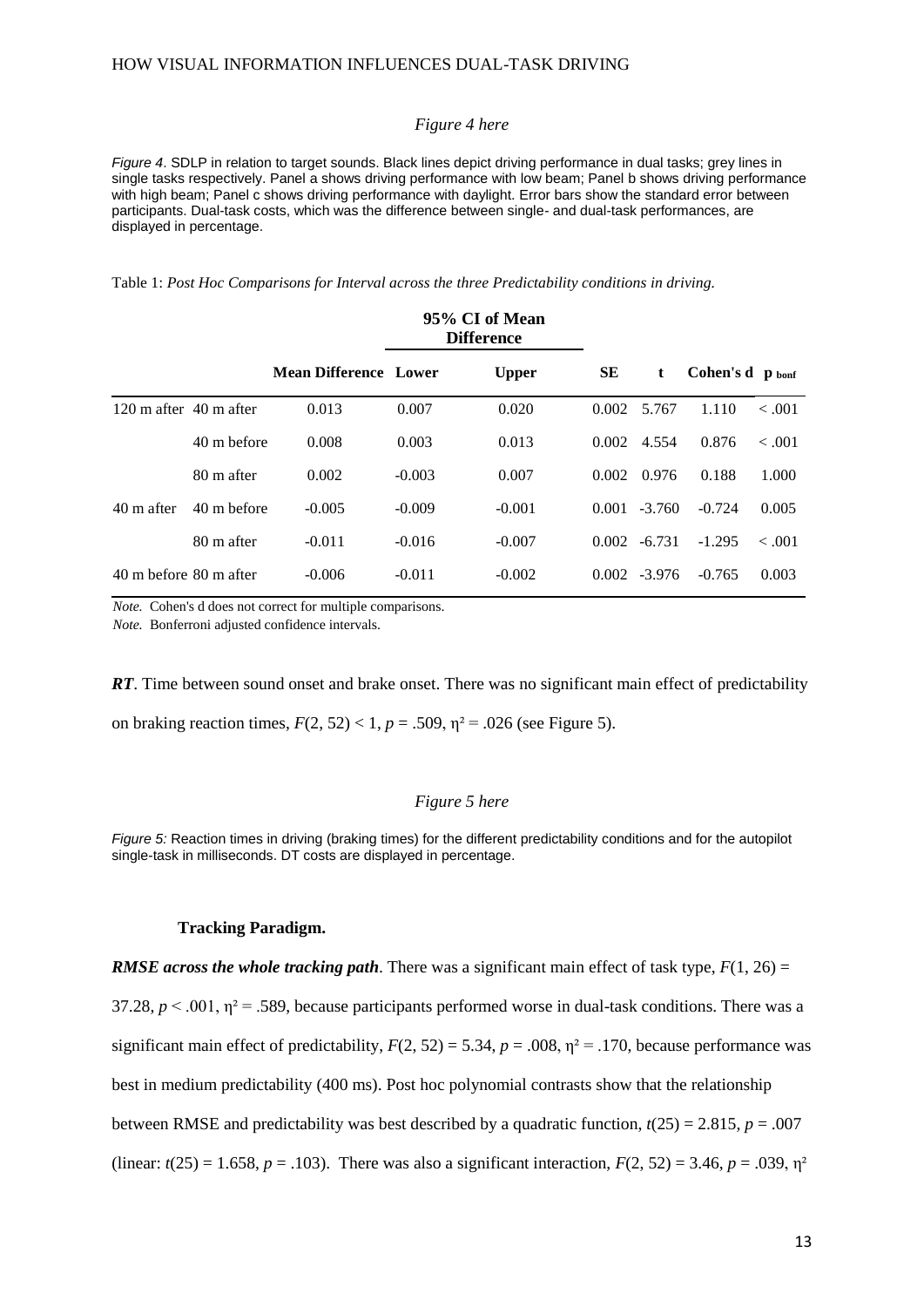= .118, showing that medium predictability had a higher impact on dual-task conditions (see Figure 6).

#### *Figure 6 here*

Figure 6: Tracking performance (RMSE) in the different predictability conditions. Error bars show the standard error between participants. DT costs are displayed in percentage

*Velocities in four intervals relation to target sound occurrence*. Velocities are the mean changes in tracking speed in relation to the occurrence of target sounds. There was a main effect of interval, *F*(3,  $72$ ) = 29.48,  $p < .001$ ,  $\eta^2$  = .551, showing that participants significantly changed tracking speed in the third interval (*400 ms after)* after target sound onset (see Figure 7). Post hoc comparisons confirm that the difference between the second and the third interval was significant (see Table 2). There was neither a main effect of predictability,  $F(2, 48) = 1.38 p = .260$ ,  $\eta^2 = .055$ , nor a significant interaction,  $F(6, 144) = 1.26, p = .281, n^2 = .050.$ 

#### *Figure 7 here*

*Figure 7:* Velocity analyses for tracking. Baseline tracking velocity (200 ms before the occurrence of a target sound) was compared against 200 ms, 400 ms, and 600 ms after the sound onset. The dashed horizontal line represents the constant target velocity (10.5 cm/s). Error bars show the standard error between participants.

Table 2*: Post Hoc Comparisons for Interval across the three Predictability conditions in tracking.*

|                            |                           |                                  | 95% CI of Mean<br><b>Difference</b> |              |           |          |              |               |
|----------------------------|---------------------------|----------------------------------|-------------------------------------|--------------|-----------|----------|--------------|---------------|
|                            |                           | <b>Mean</b><br><b>Difference</b> | Lower                               | <b>Upper</b> | <b>SE</b> | τ        | Cohen's<br>d | <b>p</b> bonf |
| 200 ms after               | $200$ ms<br>before        | $-0.117$                         | $-0.549$                            | 0.314        | 0.159     | $-0.737$ | $-0.147$     | 1.000         |
|                            | 400 ms after              | $-1.012$                         | $-1.443$                            | $-0.580$     | 0.159     | $-6.358$ | $-1.272$     | $-.001$       |
|                            | $600$ ms after            | 0.446                            | 0.014                               | 0.878        | 0.159     | 2.802    | 0.560        | 0.039         |
| $200 \text{ ms}$<br>before | $400$ ms after            | $-0.894$                         | $-1.326$                            | $-0.463$     | 0.159     | $-5.621$ | $-1.124$     | < 0.001       |
|                            | $600$ ms after            | 0.563                            | 0.131                               | 0.995        | 0.159     | 3.539    | 0.708        | 0.004         |
|                            | 400 ms after 600 ms after | 1.457                            | 1.026                               | 1.889        | 0.159     | 9.160    | 1.832        | $-.001$       |

*Note.* Cohen's d does not correct for multiple comparisons.

*Note.* Bonferroni adjusted confidence intervals.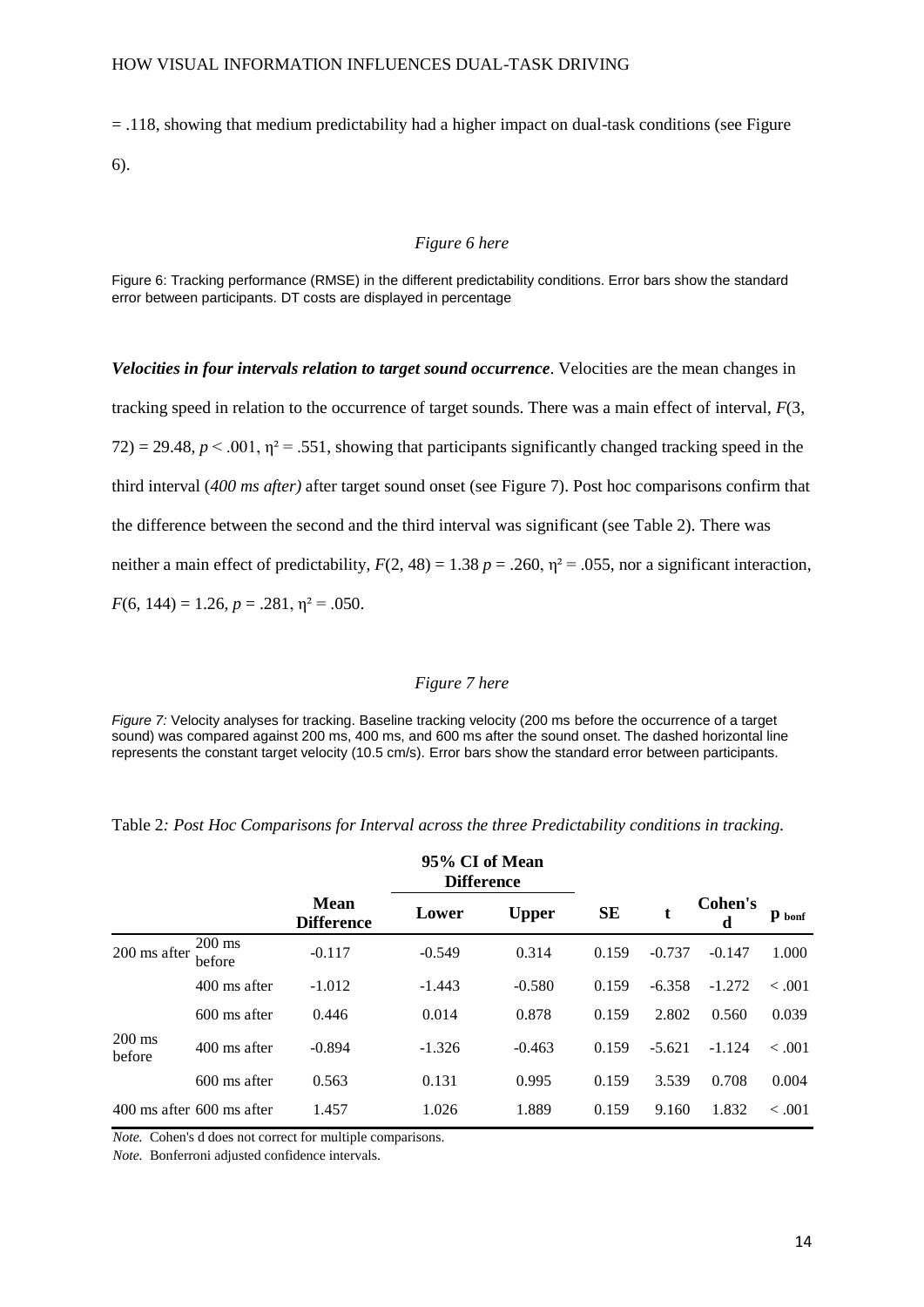*RT*. There was no effect of predictability on RT,  $F(2, 52) = 2.76$ ,  $p = .072$ ,  $n^2 = .096$ , because RTs did not differ between the conditions 200, 400 and 800 ms (see Figure 8).

# *Figure 8 here*

*Figure 8:* Reaction times in the tracking task for the three predictability conditions and the single-task condition. Error bars show the standard error between participants. DT costs are displayed in percentage.

**Correlations**. We did not endorse significant correlations worth reporting between the dependent variables of the two tests (i.e. RMSE vs. SDLP across the whole route; tracking velocity in four intervals vs. SDLP in four intervals). For further information consult the appendix.

#### **Discussion**

In this study we aimed at examining the influence of predictability on complex dual-task driving and on a basic continuous tracking task. Summing up the results, we showed that predictability can have a positive impact on performance, both in driving and in tracking. In either task, visual information did however not impact performance on the auditory task (neither reaction nor braking times differed between predictability conditions), so we did not endorse a beneficial impact of primary-task predictability on secondary task performance. It was noteworthy, that both tracking velocities and SDLP in relation to target sound responses yielded a comparable pattern: participants exhibited major changes in tracking/driving behaviour between the second and the third interval after sound onset (*40*- *80 m after* and *200*-*400 ms after* respectively) in dual-task conditions. Even the size of the response times was different, the third intervals were comparable and corresponded roughly to moments of response selection (conceivably also response execution) and thus, as we will discuss later, the increased deviation/velocity may be an indication of interference between tasks.

In detail, results demonstrated that driving performance, as one would intuitively predict, improved with increasing predictability: it was best in single-task daylight condition and worst in dual-task night low beam condition. Considering SDLP across the whole route (incl. distractor and target sounds), predictability in the first task positively impacted dual-task driving and highest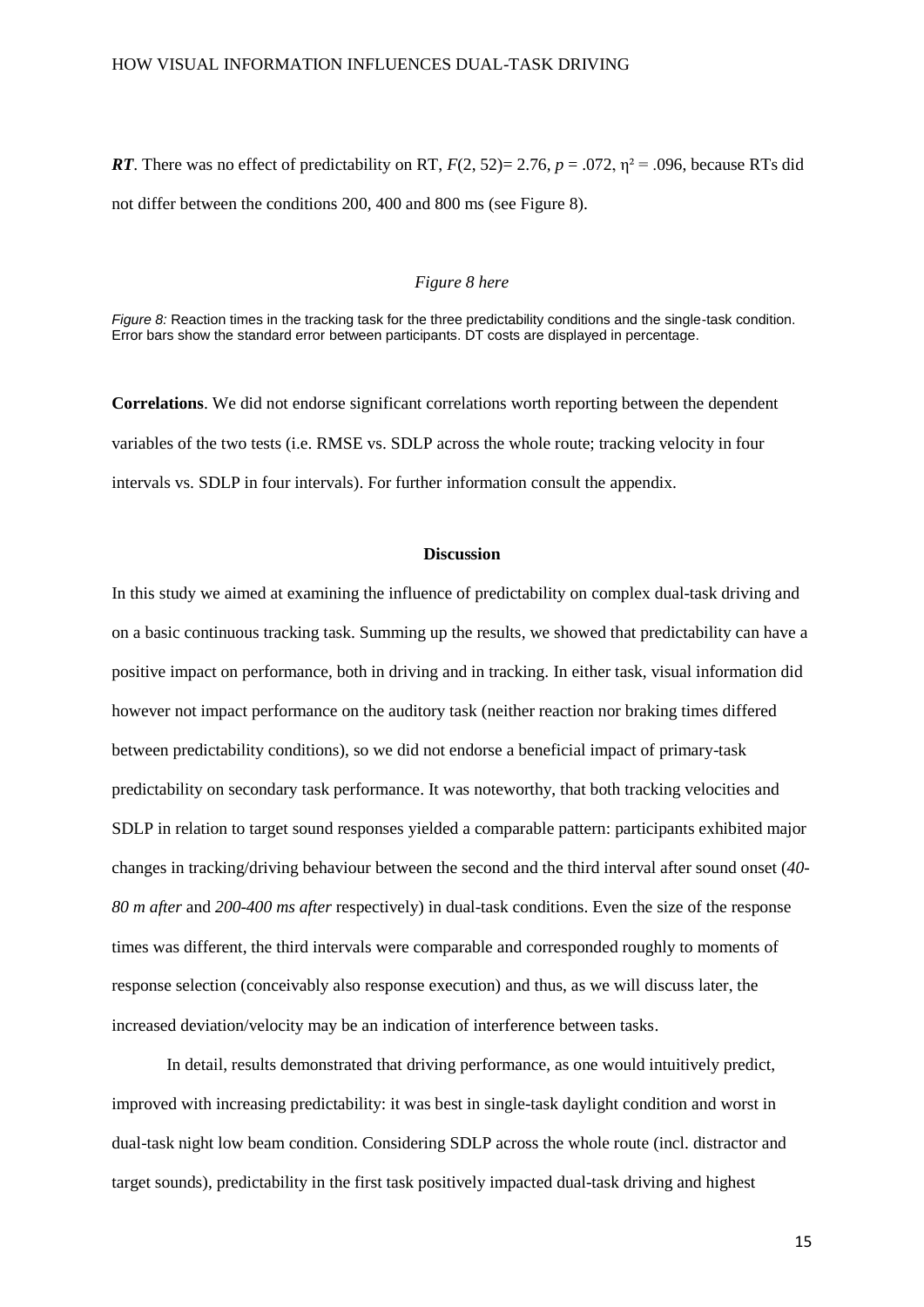predictability was most beneficial, which was substantiated by polynomial contrasts. This was in contrast to results obtained for tracking, where medium predictability was most beneficial to performance as predicted by previous tracking studies (de Oliveira & Wann, 2012) (Broeker et al., under review; de Oliveira & Wann, 2012). It is not clear why high predictability was most beneficial to driving and medium predictability most beneficial to tracking. We speculate that most participants were unfamiliar with tracking and integrating two-dimensional visual information, yet all of the participants were drivers and therefore used to driving in daylight where looking (far) ahead and integrating many information is well practised and most important to security. Besides, research in motor learning has shown that principles derived from the learning of simple tasks cannot be simply transferred to the learning of complex tasks anyways (Hill & Raab, 2005; Wulf & Shea, 2002). According to that, increasing motor demands are associated with an increased need for visual information and feedback (Gray, 2008), so it may not be surprising that also predictability and visual information for visuomotor control in basic tracking vs. complex steering tasks are used differently. In this vein, it was also interesting to observe that braking times were almost twice as high as reaction times in tracking, thus task complexity or higher visual processing might have slowed down braking times in general. We can however not rule out that a share of this difference resulted from different resistances of the tracking and braking pedal, or the different instructions and participants' related associations of "braking as fast as possible" vs. "pressing as fast as possible". We may also speculate that our instruction to brake down to 80 km/h enticed participants to react more slowly compared to a hazard braking instruction. What we can however conclude is that no significant differences between braking/reaction times for predictability conditions, and also no differences in dual-task costs between conditions, speaks against a beneficial impact of primary-task predictability on secondary-task performance. The unrelatedness of the secondary task may be crucial to this absent transfer effect of predictability. Previous dual-task studies that, for instance, covaried a tracking and an auditory tasks (e.g. by letting target sounds announce turning points of the tracking path) showed an increased performance in both tasks, possibly because they get a meaningful relation and can be better integrated (de Oliveira, Raab, Hegele, & Schorer, 2017; Schmidtke & Heuer, 1997).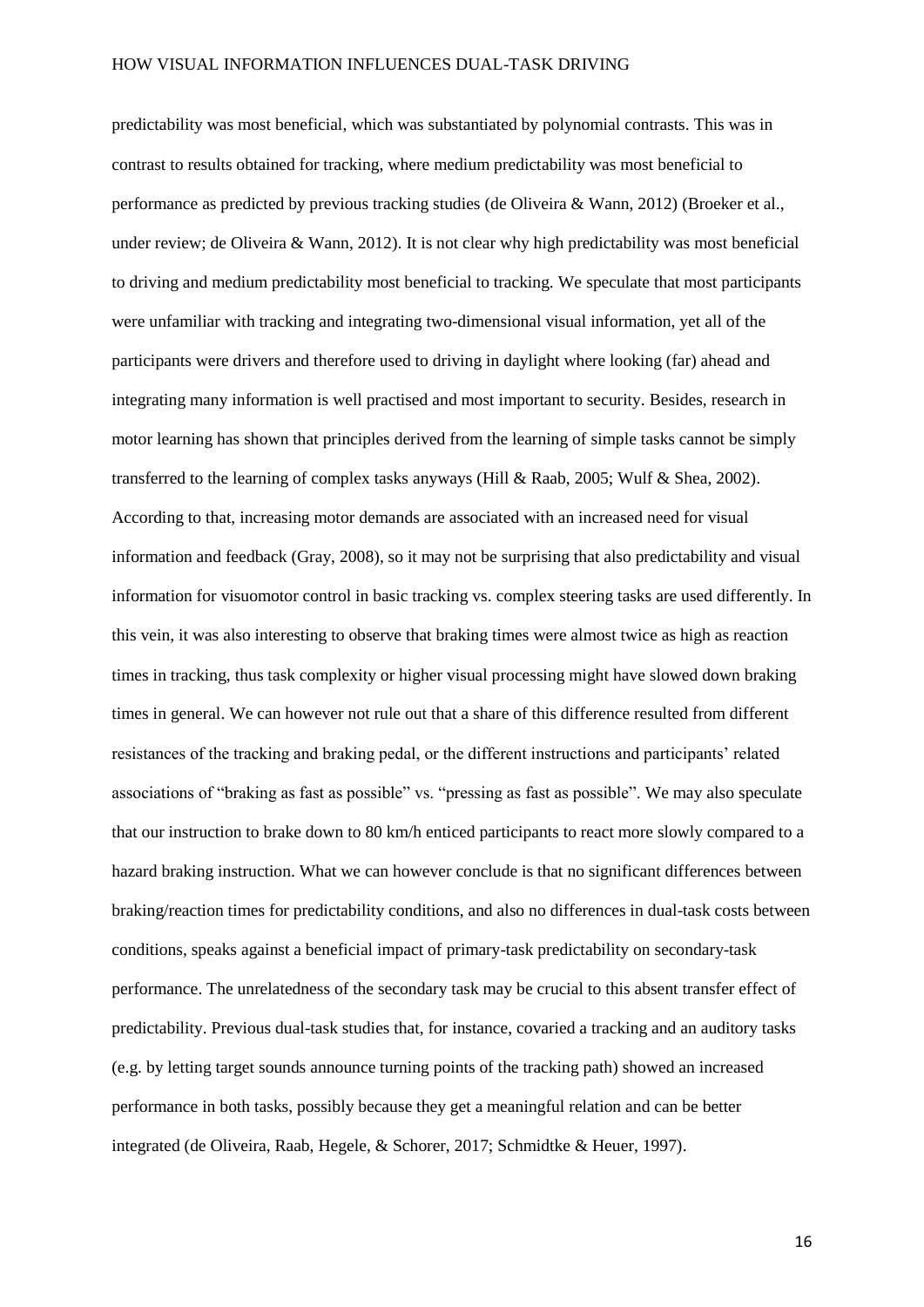What both tasks also shared was the relatively high deviation in manual accuracy between the second and third interval after target sound onset, which corresponded to the moment the pedal response was given. This contrasted both previous driving studies where lane maintenance was not affected by secondary tasks (e.g. Özbozdağlı, Misirlisoy, Özkan, & Atalay, 2018), and classic dualtask studies which typically report secondary task performance to be affected. So, in our study there seems to be a universal effect of motor interference when concurrently performing a visuomotor and audiomotor task that occurs independent from task complexity. The extent of the interference was not impacted by predictability, so more predictability did not mean lower deviation as indicated by nonsignificant Interval x Predictability interactions in driving and tracking. Resource sharing accounts (Donk & Sanders, 1989; Wickens, 2008) would argue that hands and feet draw on the same motor resource and that participants encounter some resource depletion when both tasks have to be responded to, irrespective of the visual information present. Bottleneck accounts would argue that interference occurred when the tracking task and audiomotor task overlap at the central response selection stage. According to the original theory and its applications in psychological refractory period (PRP) paradigms, any peripheral stage (e.g. perception and motoric response) of Task 1 can proceed in parallel to stages of Task 2, but Task 2 response execution is delayed due to competition at the response selection stage, which itself is neither sensory- nor effector-specific (Fischer & Plessow, 2015; Pashler, 2000). Levy and colleagues (2008; 2006) assessed effects on central processing in driving and found PRP effects on braking RTs. They proposed that two concurrently performed tasks race for the bottleneck, with the losing task having higher RTs. They also found that preceding redundant signals coupled to the braking signal can afford faster processing contributing to the likelihood that the braking task would win the race and mitigate the PRP effect. The latter finding would be consistent with our study in the sense that distractor sounds served as redundant signals and enabled faster responses, nonetheless we found interference in driving/tracking (equivalent to Task 1), and not in T2 braking times like Levy et al. According to their theoretical position, we would conclude that the auditory task temporarily occupied the bottleneck and won the race, which has led to temporary performance losses in driving/tracking, even though predictability should have enabled faster processing for the driving/tracking task and prevented this interference. One difference between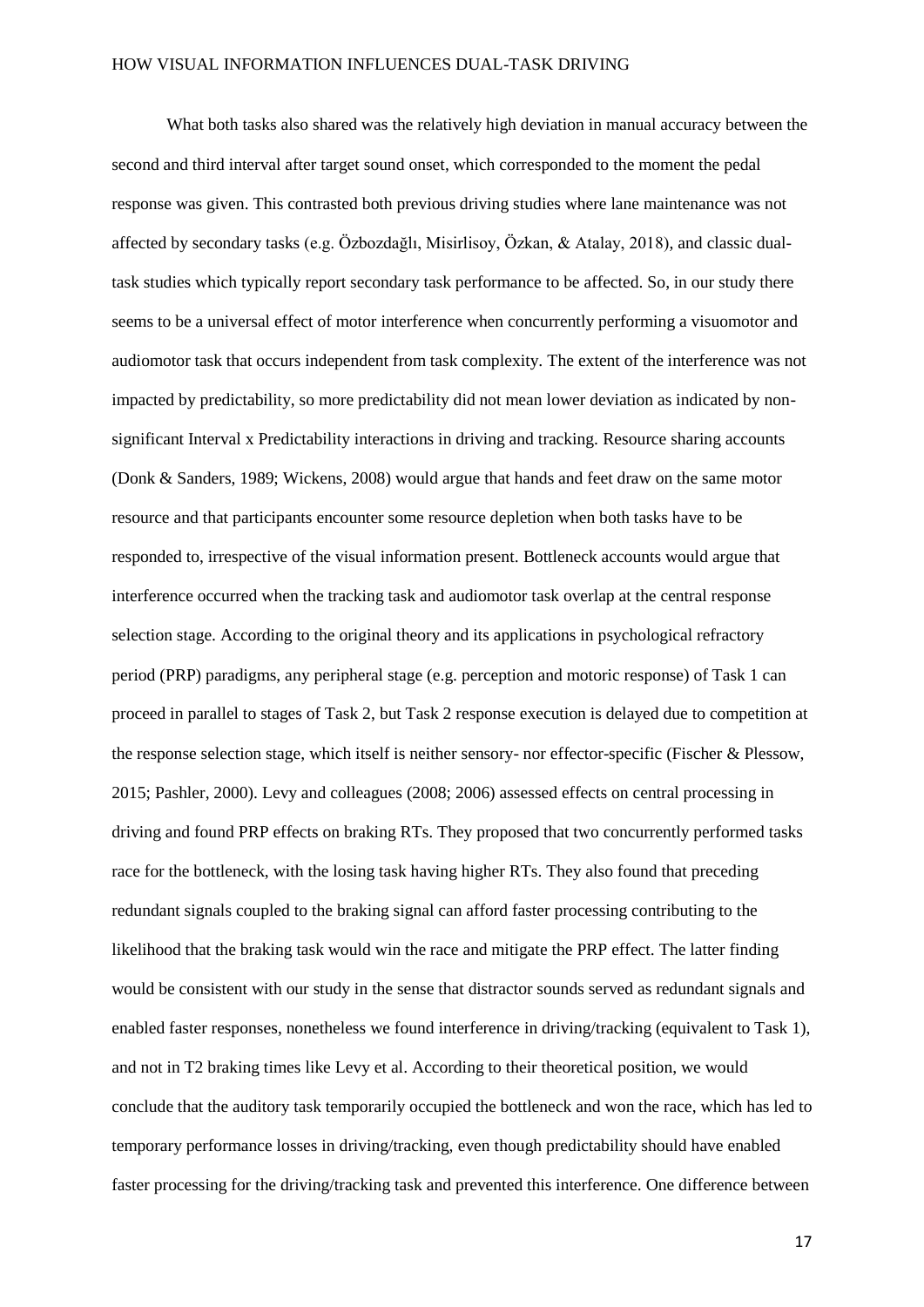the studies is that Levy and Pashler (2008) explicitly instructed participants to prioritize driving, so our instruction of equal emphasis might have facilitated the auditory task to "win the race"; explaining the opposite effect. Another difference to their study was that Levy and Pashler manipulated predefined stimulus onset asynchronies (SOAs). Given that in both of our paradigms sounds and interstimulus intervals were random, and there were no imperative stimuli coupled to the continuous driving/tracking task, we could not identify SOAs which makes it hard to disentangle perceptual, processing and execution stages for the primary task. It therefore remains speculative whether the performance loss in the third interval was due to the auditory task occupying the response selection stage. We think it should be critically discussed whether continuous tasks that require permanent and (possibly parallel) response selection and execution allow for stage logic and the identification of PRP effects per se. There are however so-called motor-bottleneck accounts which argue that a motor requirement of the first task (i.e. response) creates a general motor refractory period that prevents the initiation of the next motor response for task two (Bratzke et al., 2009). The initiation of a pedal press might have thus led to a rapid channel switching, temporarily extending the PRP period of the first task which would explain the interference in tracking. Both explanations being either that the audiomotor task has taken away resources from the continuous task, or that it temporarily occupied a channel, seem possible but remain abstract, metaphoric concepts are currently not testable with at least one task that is not time-locked but continuous. Irrespective of the underlying mechanism explaining the interference, it remains important that predictability can overall improve dual-task performance, yet not the extent of the interference per se. An information we have only been able to observe by analysing spatio-temporal variables beyond spatial variables like RMSE.

There were some limitations that need to be discussed. Future studies might consider longer exposure to the driving task. In our design, the tracking paradigm took 35 minutes, while the driving part was 55 minutes and we expected this difference to be large enough to account for the need for more extensive practice in the complex task, but results might change for longer driving experience. Also, the decision to use 200, 400 and 800 ms as visual information in tracking was based on previous own research, but the claim that e.g. 400 ms would be comparable to a high beam or daylight remains speculative and other manipulations of the driving scenery should be tested (e.g. different fog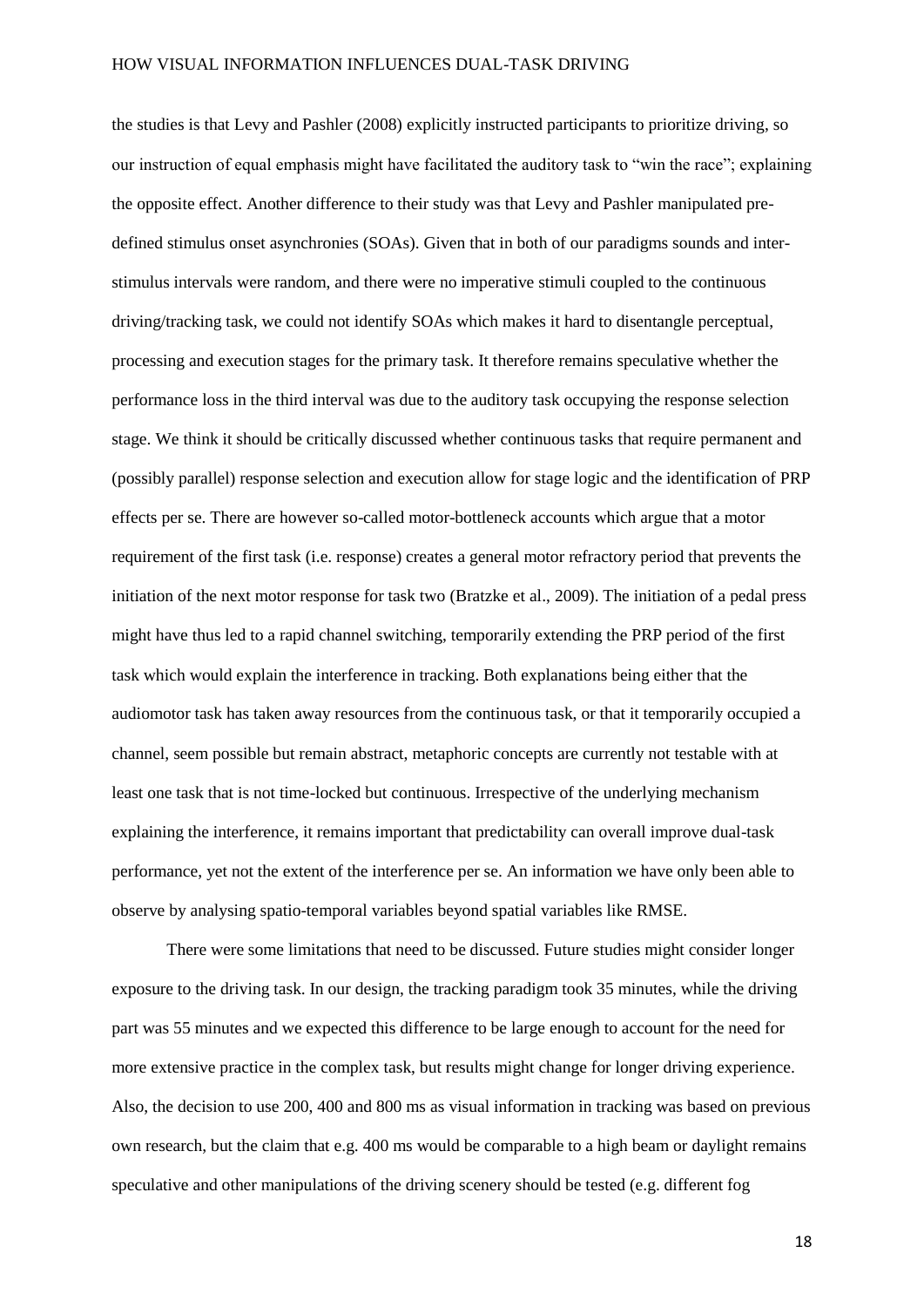densities but same light, all night conditions but different beams, etc.). Numerous previous experiments of our group have shown that 400 ms is optimal for visuomotor performance in tracking tasks (for a discussion see Broeker et al., under review), but there was no evidence how much visual advance information in complex scenery in meters or milliseconds would be most beneficial to visuomotor control. Finally, the dropout rate was higher than expected and we tested three participants less than required to fulfil a-priori power estimations, so different results might occur for a larger sample.

**Conflict of interest:** The authors declare that they have no conflict of interest.

**Research involving Human Participants and/or Animals:** This research involved human participants. The study was approved by the local ethics committee and was performed in accordance with the ethical standards laid down in the 1964 Declaration of Helsinki.

**Informed consent:** All participants gave written informed consent before being integrated in the study.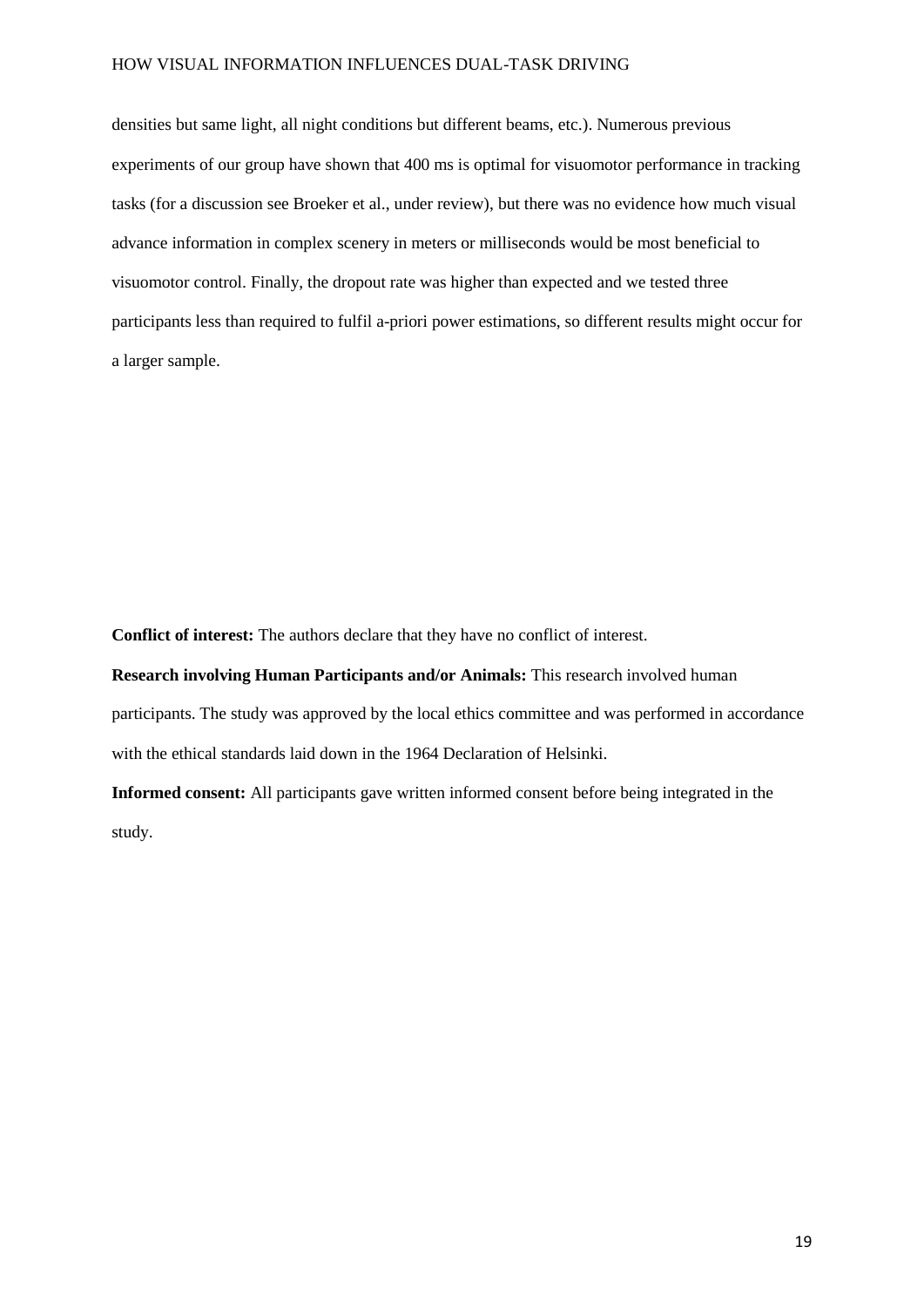#### **References**

Bherer, L., Kramer, A. F., Peterson, M. S., Colcombe, S., Erickson, K., & Becic, E. (2005). Training effects on dual-task performance: are there age-related differences in plasticity of attentional control? *Psychol Aging*, *20*(4), 695–709. https://doi.org/10.1037/0882-7974.20.4.695

Blakemore, S. J., Wolpert, D., & Frith, C. (2000). Why can't you tickle yourself? *Neuroreport*, *11*(11), R11-6. https://doi.org/10.1097/00001756-200008030-00002

Bock, O. (2008). Dual-task costs while walking increase in old age for some, but not for other tasks: an experimental study of healthy young and elderly persons. *J Neuroeng Rehabil*, *5*, 27. https://doi.org/10.1186/1743-0003-5-27

- Bratzke, D., Rolke, B., & Ulrich, R. (2009). The Source of Execution-Related Dual-Task Interference: Motor Bottleneck or Response Monitoring? *J Exp Psychol Hum Percept Perform*, *35*(5), 1413– 1426. https://doi.org/10.1037/a0015874
- Broeker, L., Ewolds, H., de Oliveira, R. F., Künzell, S., & Raab, M. (n.d.). The Impact of Predictability on Resource Allocation in Dual Tasks. *Submitted*.
- Broeker, L., Kiesel, A., Aufschnaiter, S., Ewolds, H. E., Gaschler, R., Haider, H., … Zhao, F. (2017). Why Prediction Matters in Multitasking and How Predictability Can Improve It. *Front Psychol*, *8*(November), 1–4. https://doi.org/10.3389/fpsyg.2017.02021
- Caird, J. K., Johnston, K. A., Willness, C. R., Asbridge, M., & Steel, P. (2014). A meta-analysis of the effects of texting on driving. *Accid Anal Prev*, *71*, 311–318. https://doi.org/https://doi.org/10.1016/j.aap.2014.06.005
- Consiglio, W., Driscoll, P., Witte, M., & Berg, W. P. (2003). Effect of cellular telephone conversations and other potential interference on reaction time in a braking response. *Accid Anal Prev*, *35*(4), 495–500. https://doi.org/10.1016/S0001-4575(02)00027-1
- De Jong, R. (1995). The role of preparation in overlapping-task performance. *Q J Exp Psychol A*, *48*(1), 2–25. https://doi.org/10.1080/14640749508401372
- de Oliveira, R. F., Billington, J., & Wann, J. P. (2014). Optimal use of visual information in adolescents and young adults with developmental coordination disorder. *Exp Brain Res*, *232*(9), 2989–2995. https://doi.org/10.1007/s00221-014-3983-0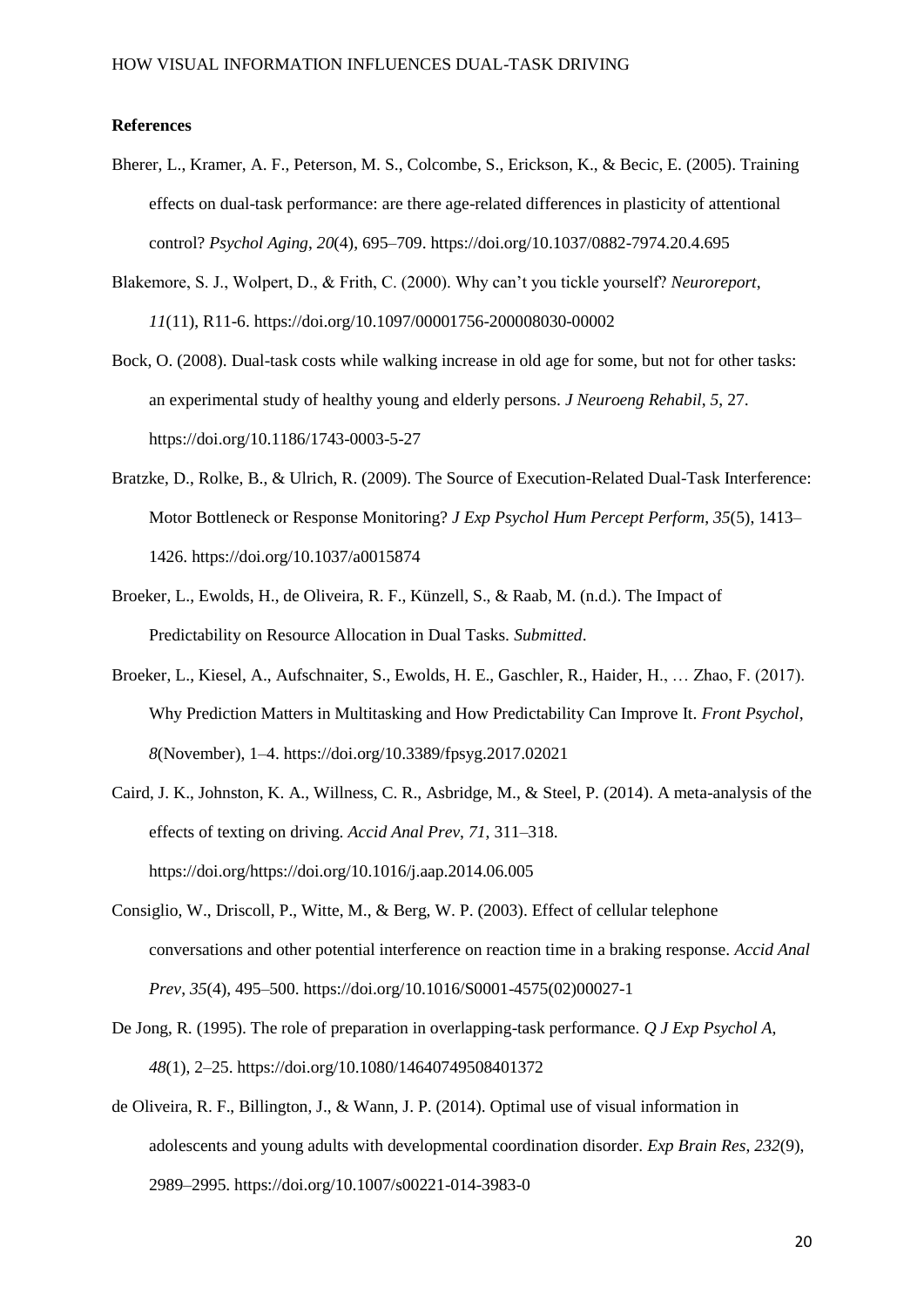- de Oliveira, R. F., Raab, M., Hegele, M., & Schorer, J. (2017). Task Integration Facilitates Multitasking. *Front Psychol*, *8*, 398. https://doi.org/10.3389/fpsyg.2017.00398
- de Oliveira, R. F., & Wann, J. P. (2012). Driving skills of young adults with developmental coordination disorder: Maintaining control and avoiding hazards. *Hum Mov Sci*, *31*(3), 721–729. https://doi.org/10.1016/j.humov.2011.06.010
- Donk, M., & Sanders, A. F. (1989). Resources and dual-task performance; resource allocation versus task integration. *Acta Psychol (Amst)*, *72*(3), 221–232.
- Drews, F. A., Yazdani, H., Godfrey, C. N., & Cooper, J. M. (2013). Text Messaging During Simulated Driving. *Hum Factors*, *51*(5), 762–770. https://doi.org/10.1177/0018720809353319.
- Fischer, R., & Plessow, F. (2015). Efficient multitasking: parallel versus serial processing of multiple tasks. *Front Psychol*, *6*, 1366. https://doi.org/10.3389/fpsyg.2015.01366
- Gray, R. (2008). Multisensory information in the control of complex motor actions. *Curr Dir Psychol Sci*, *17*(4), 244–248. https://doi.org/10.1111/j.1467-8721.2008.00583.x
- Hazeltine, E., Teague, D., & Ivry, R. B. (2002). Simultaneous dual-task performance reveals parallel response selection after practice. *J Exp Psychol Hum Percept Perform*, *28*(3), 527–545. https://doi.org/10.1037//0096-1523.28.3.527
- Hill, H., & Raab, M. (2005). Analyzing a complex visuomotor tracking task with brain-electrical event related potentials. *Hum Mov Sci*, *24*(1), 1–30. https://doi.org/10.1016/j.humov.2004.11.002
- Konstantopoulos, P., Chapman, P., & Crundall, D. (2010). Driver's visual attention as a function of driving experience and visibility. Using a driving simulator to explore drivers' eye movements in day, night and rain driving. *Accid Anal Prev*, *42*(3), 827–834. https://doi.org/https://doi.org/10.1016/j.aap.2009.09.022
- Król, E. M., & Król, M. (2017). The trickle-down effect of predictability: Secondary task performance benefits from predictability in the primary task. *PLoS One*, *12*(7), 1–20. https://doi.org/10.1371/journal.pone.0180573
- Künzell, S., Sießmeir, D., & Ewolds, H. (2016). Validation of the Continuous Tracking Paradigm for Studying Implicit Motor Learning. *Exp Psychol*, *63*(6), 318–325. https://doi.org/10.1027/1618-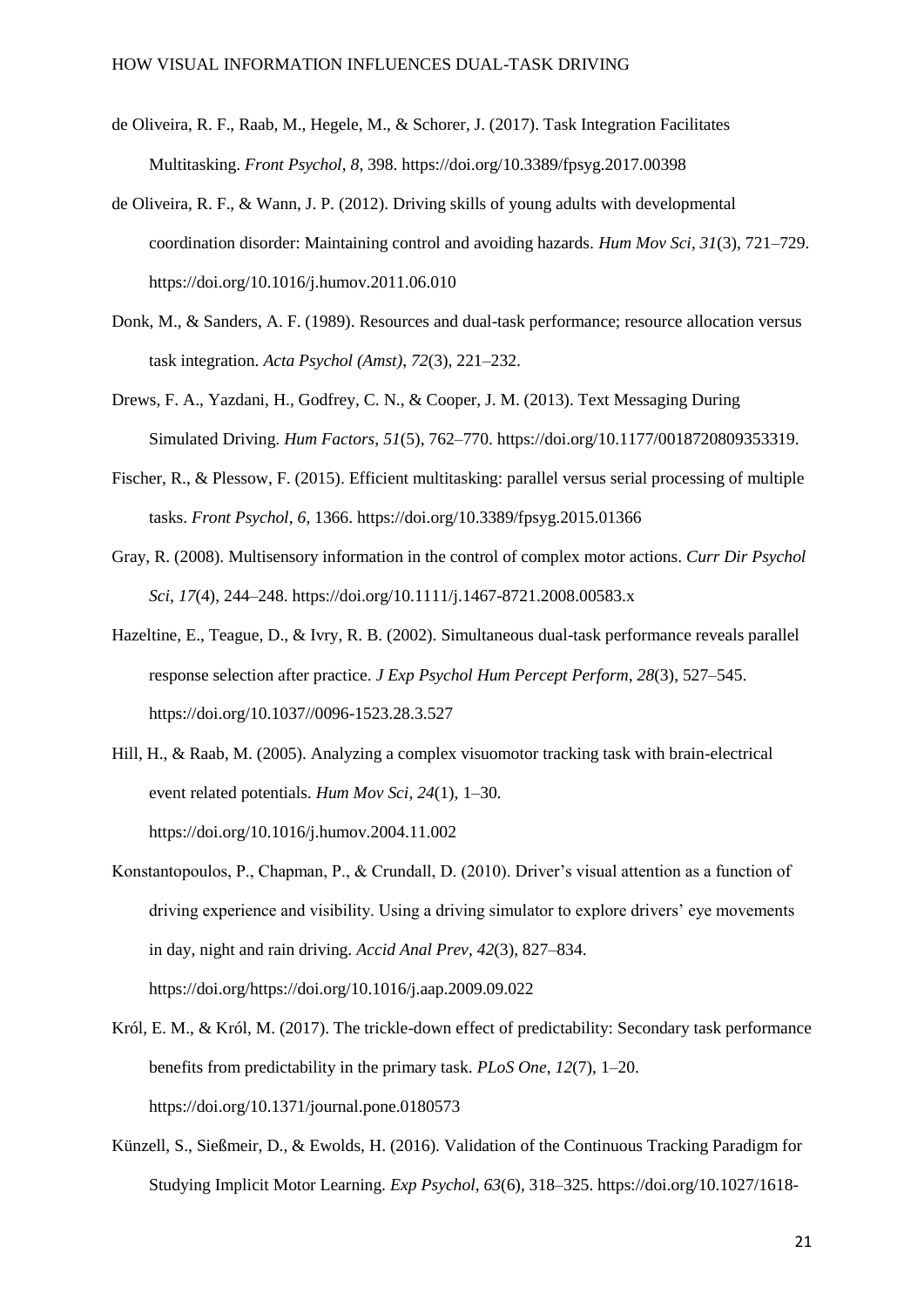3169/a000343

- Levy, J., & Pashler, H. (2008). Task prioritisation in multitasking during driving: opportunity to abort a concurrent task does not insulate braking responses from dual-task slowing. *Appl Cogn Psychol*, *22*(4), 507–525. https://doi.org/10.1002/acp.1378
- Levy, J., Pashler, H., & Boer, E. (2006). Central interference in driving: Is there any stopping the psychological refractory period? *Psychol Sci*, *17*(3), 228–235. https://doi.org/10.1111/j.1467- 9280.2006.01690.x
- Lundqvist, A., Alinder, J., Alm, H., Gerdle, B., Levander, S., & Ronnberg, J. (1997). Neuropsychological aspects of driving after brain lesion: simulator study and on-road driving. *Appl Neuropsychol*, *4*(4), 220–230. https://doi.org/10.1207/s15324826an0404\_3
- MacAdam, C. C. (1981). Application of an  ${O}$  ptimal  ${P}$ review  ${C}$ ontrol for  ${S}$ imulation of {C}losed-{L}oop{A}utomobile {D}riving. *IEEE Trans Syst Man Cybern*, *SMC*-*11*(6), 393–399.
- Marois, R., & Ivanoff, J. (2005). Capacity limits of information processing in the brain. *Trends Cogn Sci*, *9*(6), 296–305. https://doi.org/10.1016/J.TICS.2005.04.010
- McDowd, J. M. (1986). The effects of age and extended practice on divided attention performance. *J Gerontol*, *41*(6), 764–769. https://doi.org/10.1093/geronj/41.6.764
- Mueller, A. S., & Trick, L. M. (2012). Driving in fog: The effects of driving experience and visibility on speed compensation and hazard avoidance. *Accid Anal Prev*, *48*, 472–479. https://doi.org/10.1016/j.aap.2012.03.003
- Northoff, G. (2014). *Unlocking the Brain: Volume 1: Coding* (Georg Northoff, ed.). Oxford: Oxford University Press.
- Özbozdağlı, S., Misirlisoy, M., Özkan, T., & Atalay, N. B. (2018). Effects of primary task predictability and secondary task modality on lane maintenance. *Transp Res Part F Traffic Psychol Behav*, *57*, 97–107. https://doi.org/https://doi.org/10.1016/j.trf.2017.10.005
- Pashler, H. (2000). Task switching and multitask performance. In S. Monsell & J. Driver (Eds.), *Attention and performance XVIII: Control of mental processes* (pp. 277–307). Cambridge, MA, US: MIT Press.

Pashler, H. E., & Johnston, J. C. (1998). Attentional limitations in dual-task performance. In H. E.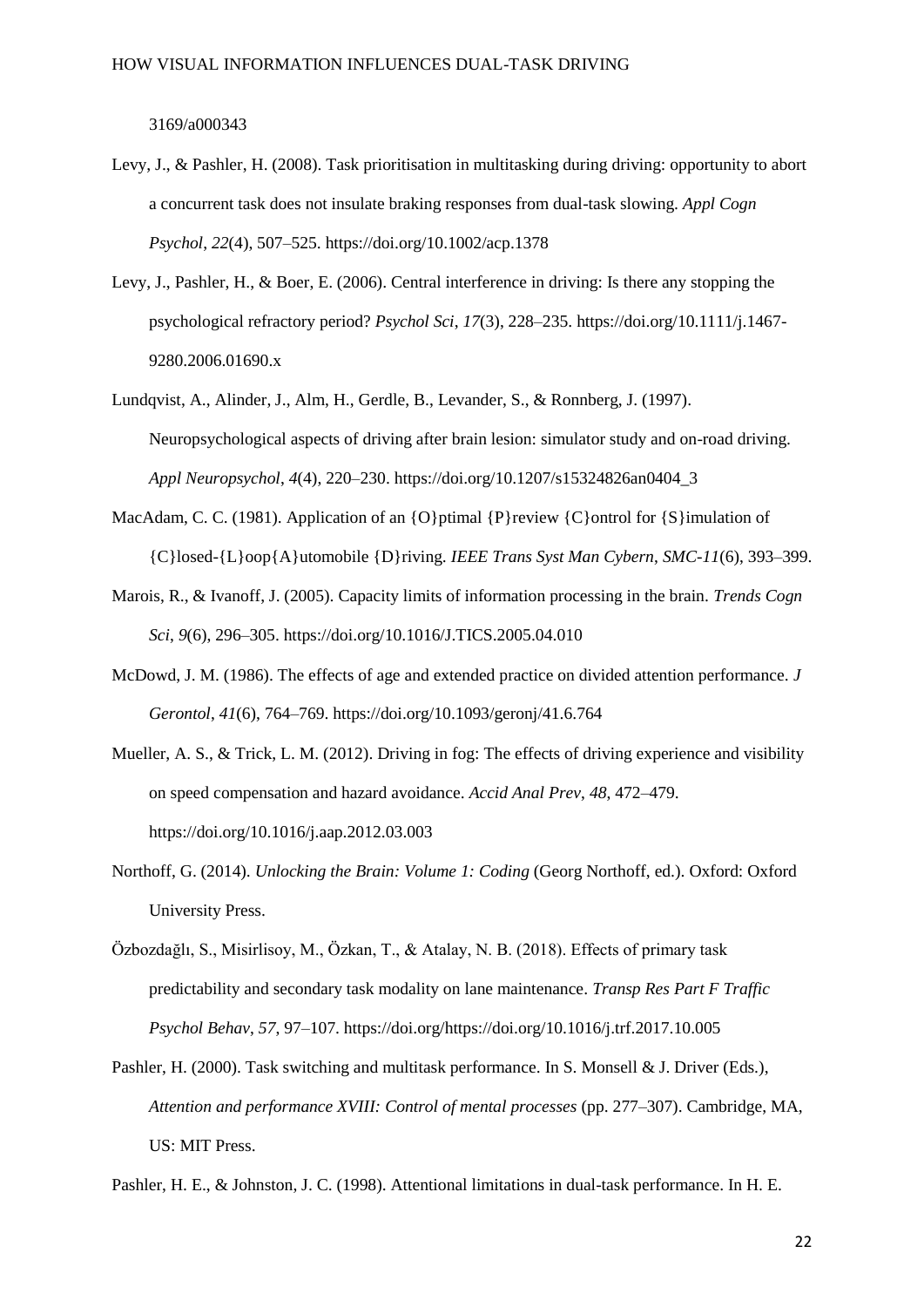Pashler (Ed.), *Attention* (pp. 155–189). Hove, England: Psychology Press/Erlbaum (UK) Taylor & Francis.

- Plainis, S., & Murray, I. J. (2002). Reaction times as an index of visual conspicuity when driving at night. *Ophthalmic Physiol Opt*, *22*(5), 409–415.
- Raab, M., de Oliveira, R. F., Schorer, J., & Hegele, M. (2013). Adaptation of motor control strategies to environmental cues in a pursuit-tracking task. *Exp Brain Res*, *228*(2), 155–160. https://doi.org/10.1007/s00221-013-3546-9
- Schmidtke, V., & Heuer, H. (1997). Task integration as a factor in secondary-task effects on sequence learning. *Psychol Res*, *60*(1–2), 53–71. https://doi.org/10.1007/BF00419680
- Strayer, D. L., & Drews, F. A. (2007). Cell-phone-induced driver distraction. *Curr Dir Psychol Sci*, *16*(3), 128–131. https://doi.org/10.1111/j.1467-8721.2007.00489.x
- Strayer, D. L., & Johnston, W. A. (2001). Driven to distraction: Dual-task studies of simulated driving and conversing on a cellular telephone. *Psychol Sci*, *12*(6), 462–466. https://doi.org/10.1111/1467-9280.00386
- Tabachnik, B. G., & Fidell, L. S. (2007). *Using multivariate statistics* (6th ed.). Boston: Pearson/Allyn & Bacon.
- Tombu, M., & Jolicœur, P. (2003). A central capacity sharing model of dual-task performance. *J Exp Psychol Hum Percept Perform*, *29*(1), 3–18. https://doi.org/10.1037/0096-1523.29.1.3
- Trick, L. M., Toxopeus, R., & Wilson, D. (2010). The effects of visibility conditions, traffic density, and navigational challenge on speed compensation and driving performance in older adults. *Accid Anal Prev*, *42*(6), 1661–1671. https://doi.org/10.1016/j.aap.2010.04.005
- VanRullen, R., & Thorpe, S. J. (2001). The Time Course of Visual Processing: From Early Perception to Decision-Making. *J Cogn Neurosci*, *13*(4), 454–461. https://doi.org/10.1162/08989290152001880
- Verster, J., & Roth, T. (2011). Standard operation procedures for conducting the on-the-road driving test, and measurement of the standard deviation of lateral position (SDLP). *Int J Gen Med*, 359. https://doi.org/10.2147/ijgm.s19639

Vu, K.-P. L., & Proctor, R. W. (2002). The prevalence effect in two-dimensional stimulus-response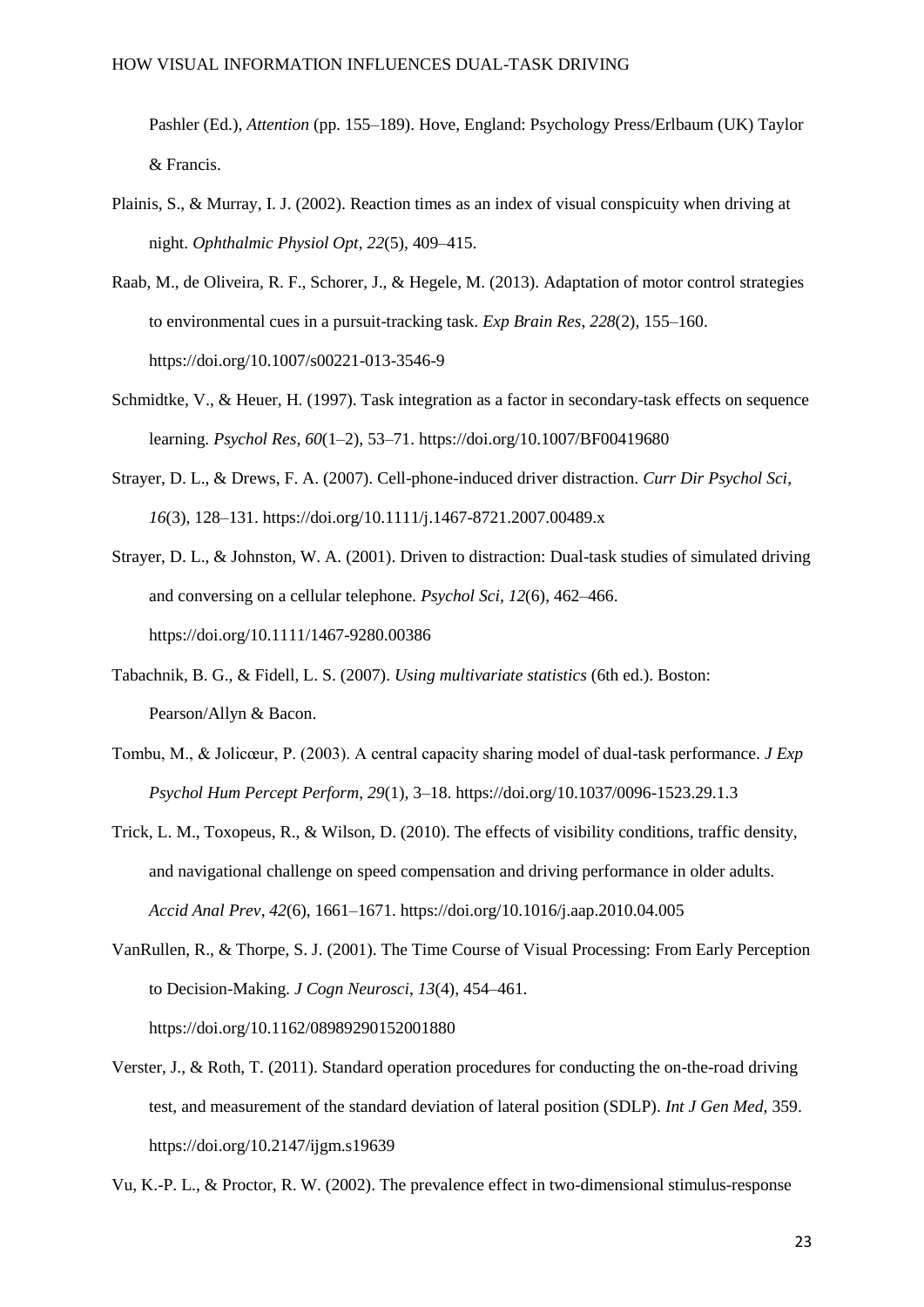compatibility is a function of the relative salience of the dimensions. *Percept Psychophys*, *64*(5), 815–828. https://doi.org/10.3758/BF03194748

- Wickens, C. D. (2002). Multiple resources and performance prediction. *Theor Issues Ergon Sci*, *3*(2), 159–177. https://doi.org/10.1080/14639220210123806
- Wickens, C. D. (2008). Multiple resources and mental workload. *Hum Factors*, *50*(3), 449–455. https://doi.org/10.1518/001872008X288394
- Wulf, G., & Schmidt, R. A. (1997). Variability of practice and implicit motor learning. *J Exp Psychol Learn Mem Cogn*, *23*(4), 987–1006. https://doi.org/10.1037/0278-7393.23.4.987
- Wulf, G., & Shea, C. H. (2002). Principles derived from the study of simple skills do not generalize to complex skill learning. *Psychon Bull Rev*, *9*(2), 185–211. https://doi.org/10.3758/BF03196276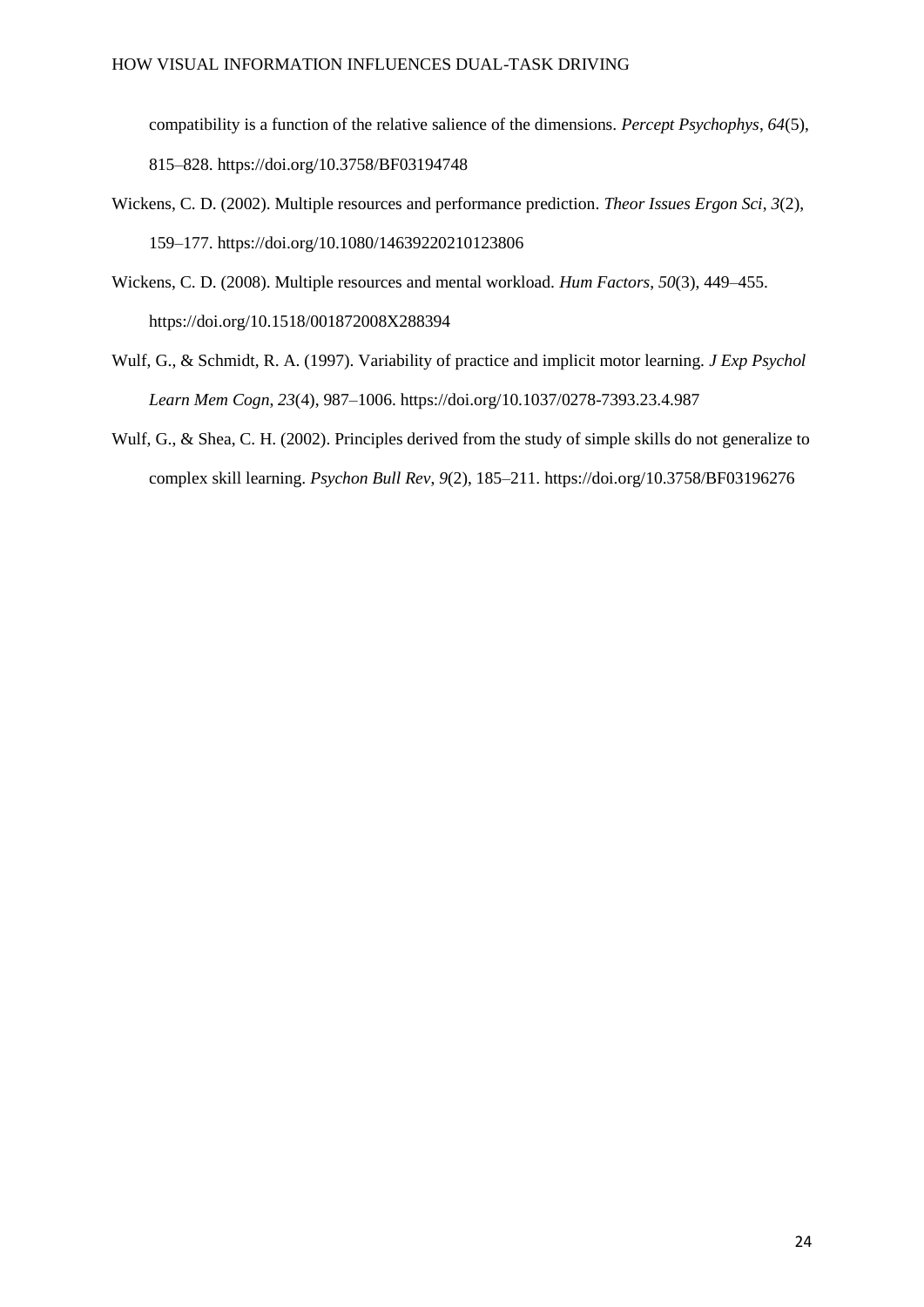

Figure 1



Figure 2



Figure 3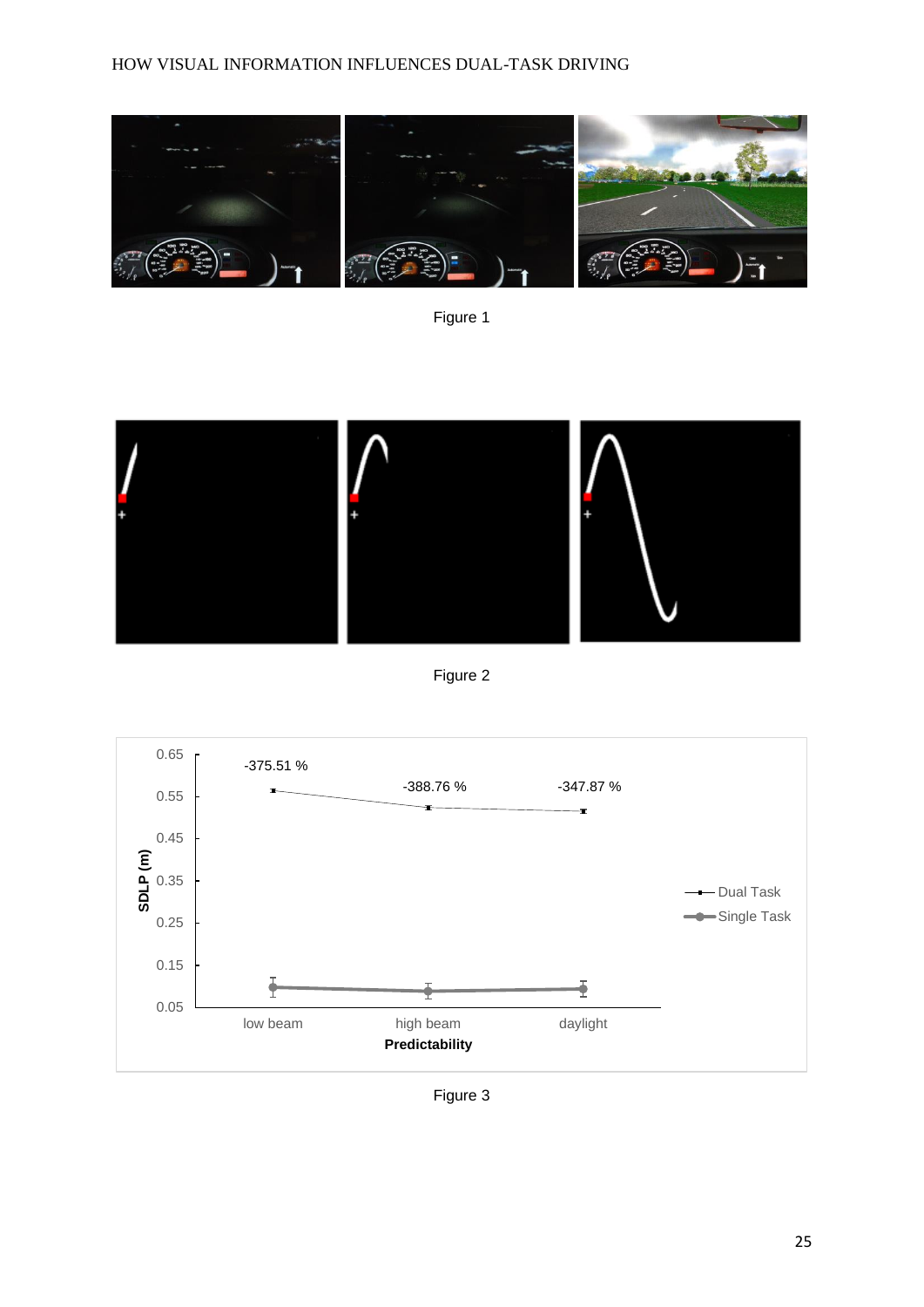

Figure 4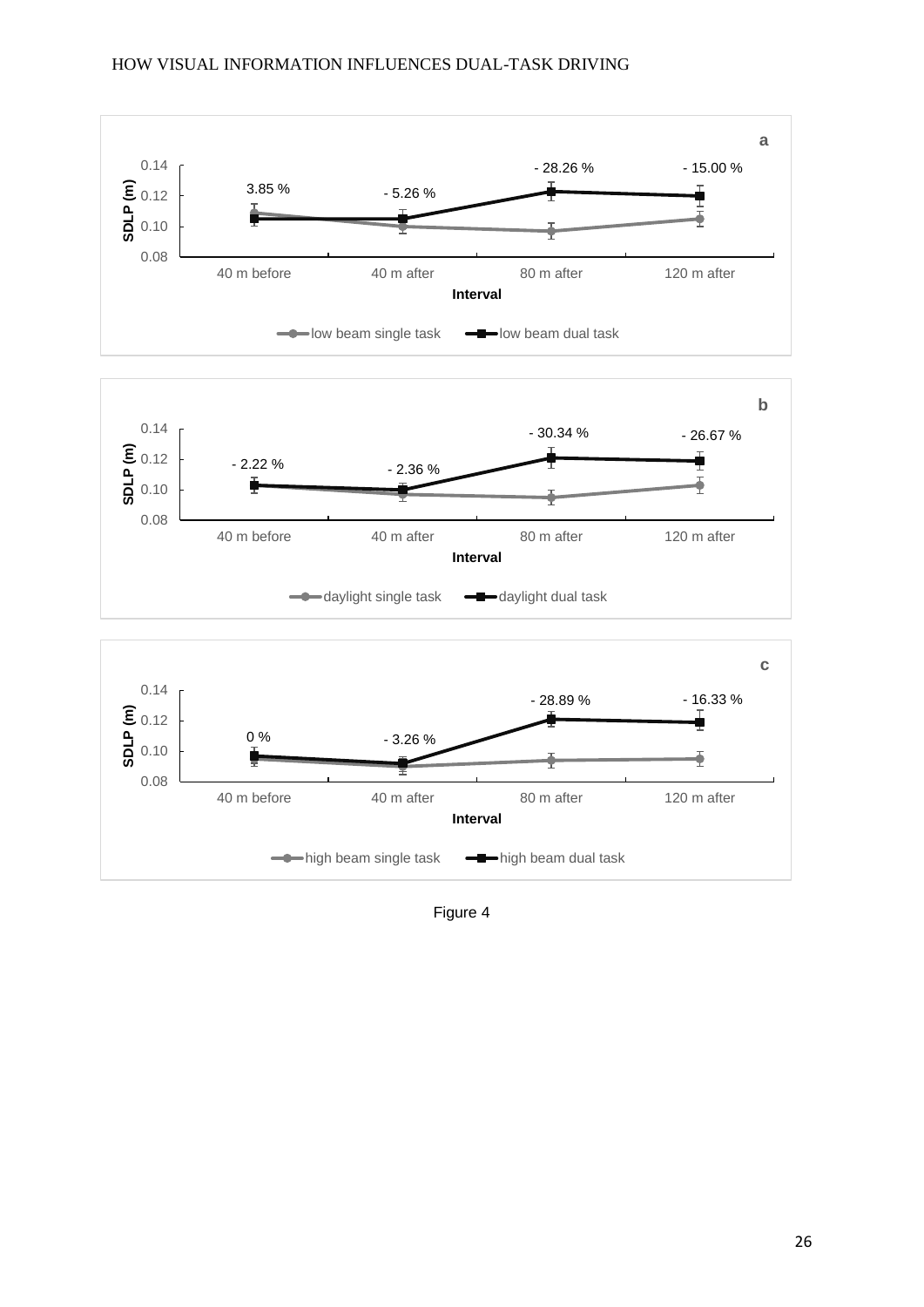







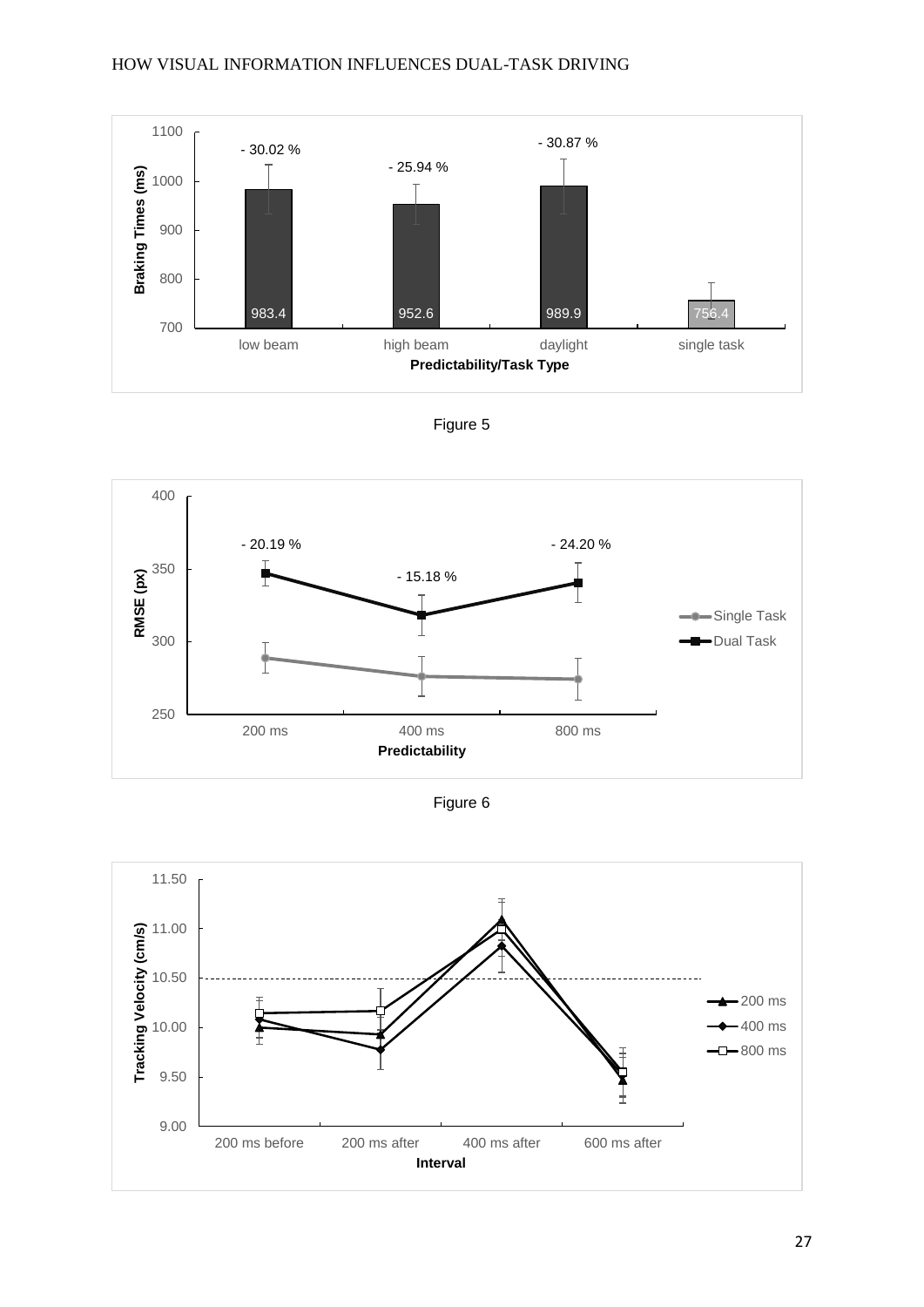



Figure 8